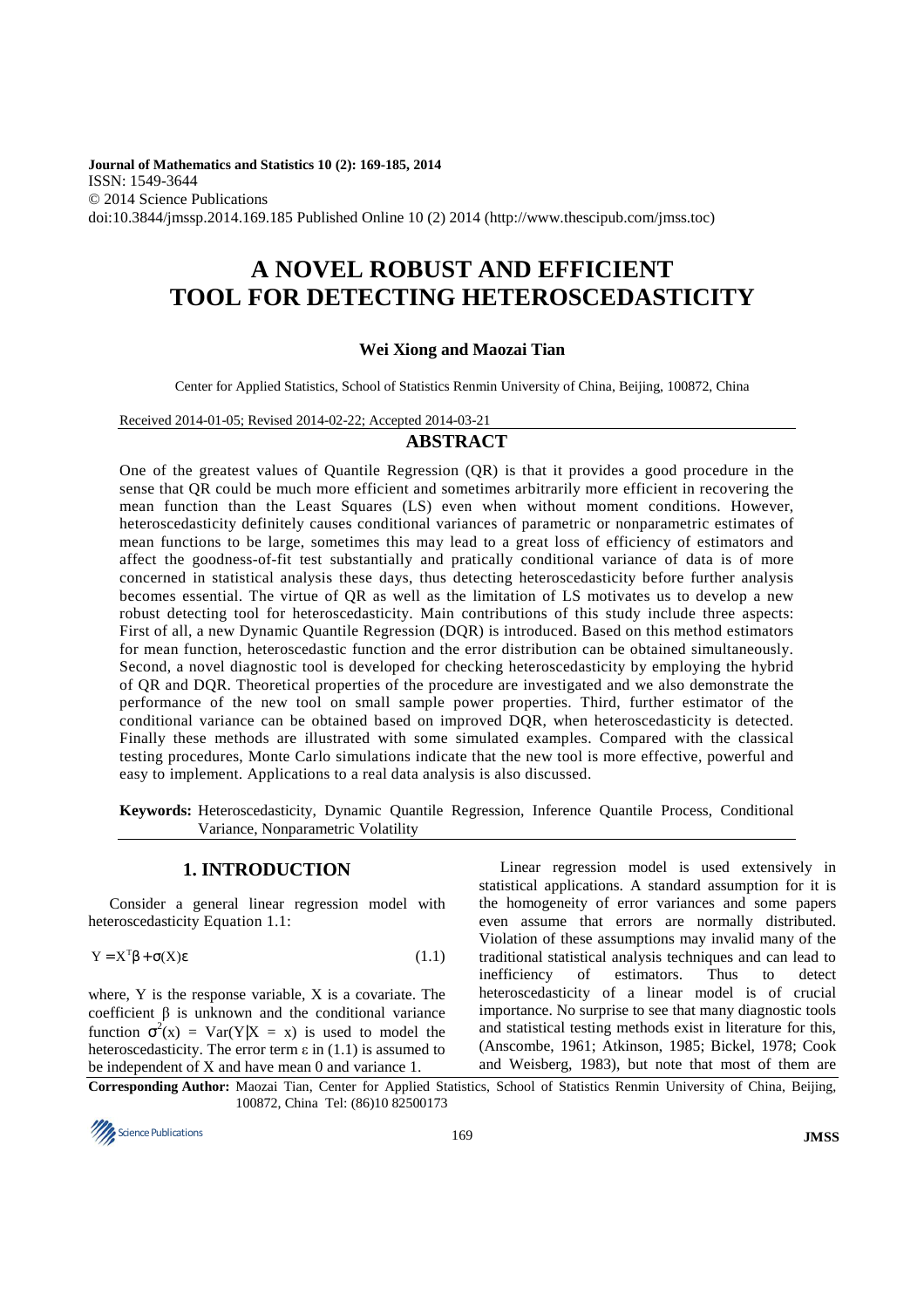established in mean regression framework. While, Koenker and Bassett Jr (1982) considered an alternative approach based on regression quantiles, which is more robust to outliers. Later Wicox and Keselman (2004) made an improvement on Koenker's method and made it perform well in small sample size. However, many of the techniques adopted in detecting heteroscedasticity can be difficult in implementation and time consuming. Thus one of the objectives of this study is to develop an efficient and powerful diagnostic tool which can have a wide application. In addition to make the new proposed test statistic more robust, quantile regression technique is also applied in our methods.

Our new method is built on the quantile regression estimator and Dynamic Quantile Regression (DQR) estimator which is used for simultaneously estimating the mean regression function, conditional variance function and error distribution in nonparametric regression model. It has been shown that the DQR estimator was much more efficient than the least squares estimator and performed well even in the worst case scenario, for example when errors follow cauchy distribution.

Furthermore, the DQR estimator is computationally faster and easier than the Composite Quantile Regression (CQR) estimator (Zou and Yuan, 2008). These nice theoretical properties of DQR estimators motivate us to construct a diagnostic tool based on it. In addition, to make it a safer and more effective testing tool, related inference process is developed. Asymptotic properties of test statistic and inference process are also investigated. To examine the feasibility and efficiency of the new diagnostic tool, power properties of different sample size are studied later.

In real analysis, we would like to not only detect but model the conditional variance of data. Thus two heteroscedastic models are considered here,  $\sigma(x)$  is linear and  $\sigma(x)$  is nonparametric. DQR tecniques then can be applied to the estimation. For the nonparametric case, local linear technique is employed in the estimation procedure and some improvements are also made based on those previouds methods. Specifically, tuning parameters are not required to be selected beforehand in this study, which largely improves the efficiency of estimators and simplifies the calculation. Moreover, distribution of error ε can be determined simultaneously.

The rest of paper is organized as follows. In section 2, we give the basic idea of DQR method and study its asymptotic properties. Based on the DQR method, diagnostic tools including related inference process are developed in section 3. Section 4 presents the further estimation procedure of conditional variance function and distribution of error of a linear model. Two heteroscedastic cases are considered,  $\sigma(x)$  is linear and σ(x) is nonparametric. Asymptotic properties of estimators are also studied. In section 5, Monte Carlo simulations are conducted to examine the performances of the new diagnostic tool and efficiency of the estimators. Real data analysis is also presented in the end to give an illustration.

#### **2. MATERIALS AND METHODS**

In DQR procedure, the quantile  $\tau$  is supposed to be a random variable, uniformly distributed in (0, 1) rather than a fixed constant in quantile regression, that is τ∼U(0, 1). Thus, the quantile τ is like a dynamic ball rolling back and forth in interval (0,1) and that is the origin of the name Dynamic Quantile Regression (DQR).

Suppose that  $\{(X_i, Y_i), i = 1,...,n\}$  is an independent and identically distributed random sample coming from model  $(1.1)$ , that is:

$$
Y_i = X_i^T \beta + \sigma(X_i) \varepsilon i
$$

The errors  $\{\epsilon i\}_{i=1}^n$  are assumed to be independent and identically distributed with an unknown distribution F and  $E(\varepsilon i) = 0$ ,  $Var(\varepsilon i) = 1$ . Then with the assumption  $\tau$  $\sim U(0,1)$  it is obvious that  $c_{\tau}$  F<sup>-1</sup>( $\tau$ ) is also a random variable and  $c_{\tau}$  id  $F^{-1}(\tau)\eta$  F thus Equation 2.1:

$$
E_{\tau}(c_{\tau}) = 0, \text{Var}_{\tau}(c_{\tau}) = 1 \tag{2.1}
$$

Furthermore, the  $\tau$ -th conditional quantile regression function of response  $Y_i$ :

$$
Q_{\tau}(Y_i | X_i) = X_i^{\mathrm{T}} \beta + \sigma(X) c_{\tau}
$$

Is a random variable and we have:

$$
E_{\tau}[Q_{\tau}(Y_i | X_i)] = X_i^T \beta
$$

Now we give the dynamic quantile regression estimation procedure. For randomly sampled quantiles  $\{\tau_k, k = 1, 2, \ldots, N\}$  from uniform distribution, the  $\tau_k$ -th conditional quantile regression function of the response  $Y_i$  is:

$$
Q_{\tau k}(Y_i | X_i) = X_i^{\text{T}} \beta + \sigma(X_i) c_{\tau k}
$$

where,  $c_{rk} = F^{-1}(\tau k)$ . Then employ linear quantile regression technique introduced by Koenker (2005), we have:

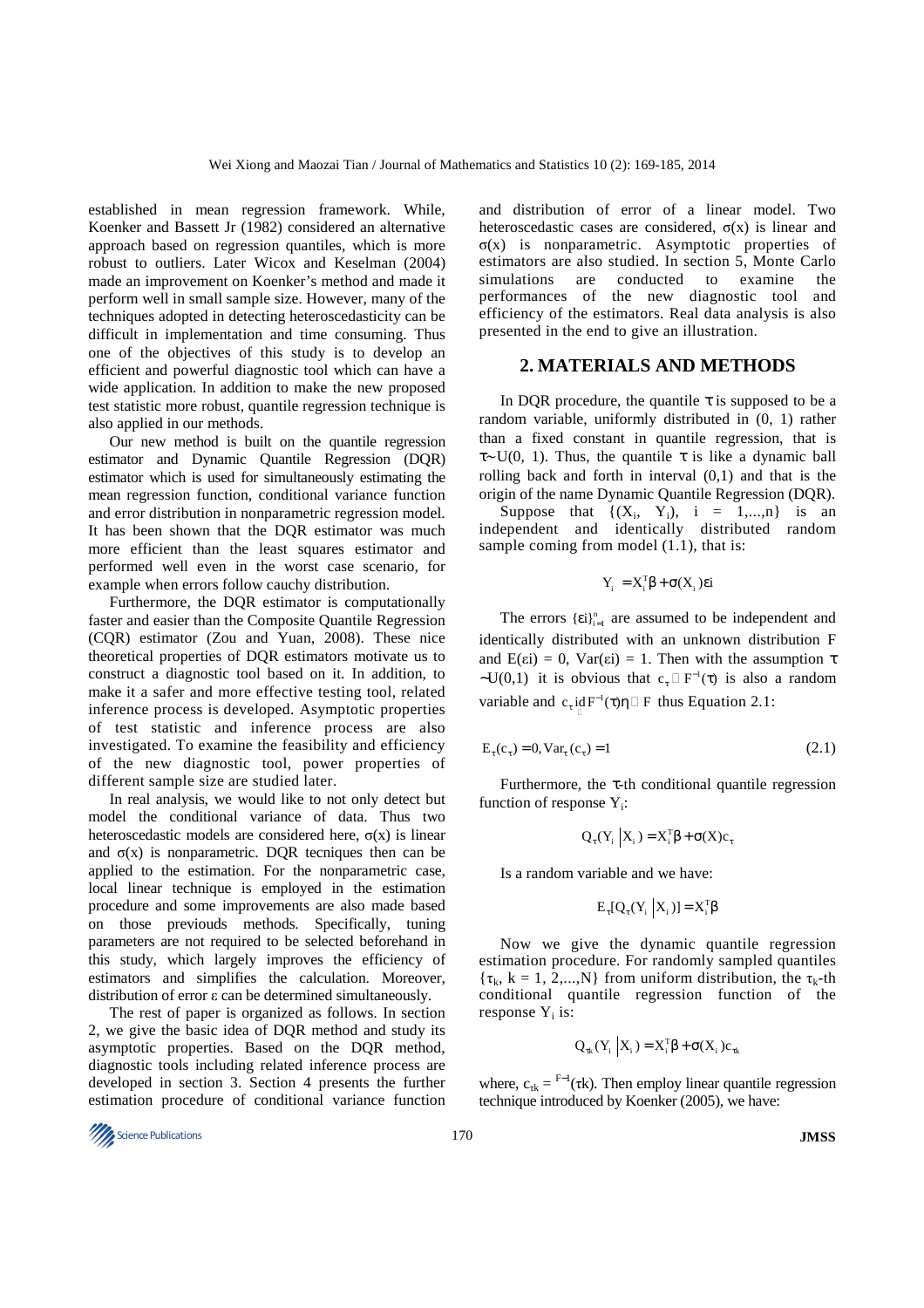Wei Xiong and Maozai Tian / Journal of Mathematics and Statistics 10 (2): 169-185, 2014

$$
\hat{\beta}_{\tau k} = Arg \min \sum_{i=1}^{n} \rho_{\tau k} (Y_i - X_i^T b), k = 1, 2, ..., N
$$

where,  $\rho_{\text{rk}}(u) = \tau_k uI(u \ge 0) + (\tau_k - 1)uI(u < 0)$  is the check function at  $\tau_k$ -th quantile. Then we can obtain the DQR estimate of  $\beta$ , denoted as  $\hat{\beta}_{DQR}$  Eqution 2.2:

$$
\hat{\beta}_{DQR} = \frac{1}{N} \sum_{k=1}^{N} \hat{\beta}_{tk}
$$
\n(2.2)

- A1. The error distribution F has continuous density f, with f(u) uniformly bounded away from 0 and  $\infty$
- A2. Let  $X = (X_1,...,X_n)$ . There exist positive definite matrix D, such that:

$$
\lim_{n\to\infty}\frac{1}{n}\mathbf{X}^{\mathrm{T}}\mathbf{X}=D
$$

A3. Denote  $\Gamma = \text{diag}(\sigma(X_i))$  and elements  $\sigma(X_i)$  are bounded away from 0 and  $\infty$  and there exists a positive definite matrix G, such that:

$$
\underset{n\rightarrow\infty}{lim}\frac{1}{n}X^T\Gamma^{-1}X=G
$$

Assumption A1-A3 are basically the same for establishing the asymptotic normality of a single quantile regression (Koenker, 2005) and establishing the asymptotic property of composite quantile regression (Zou and Yuan, 2008). Then under these conditions, we have the following results for the DQR estimator.

#### **Theorem 1**

Under regular conditions A1-A3, if  $N \rightarrow \infty$ , then:

$$
\sqrt{n}(\hat{\beta}_{DQR} - \phi) \mathop{D}_{\rightarrow} N(0, G^{-1}DG^{-1})
$$

where,  $\overrightarrow{D}$  denotes convergence in distribution

| <b>Table 1.</b> ARE $(\hat{\beta}_{\text{DQR}}, \hat{\beta}_{\text{LS}})$ for some error distributions |  |  |  |
|--------------------------------------------------------------------------------------------------------|--|--|--|
|--------------------------------------------------------------------------------------------------------|--|--|--|

# **Remark 1**

Several observations can be seen from Theorem 1. First whether a linear model is homoscedastic or heteroscedastic has little impact on estimator  $\hat{\beta}_{DQR}$ , because it is always an asymptotic unbiased estimator and note that this fact is important for the later construction of the test statistic. Second, estimator  $\hat{\beta}_{DQR}$ is easier to derive and much more available than estimators like  $\hat{\beta}_{\text{CQR}}$ . Only simple linear quantile regression is needed in the calculation and the randomness of quantile τ bring additional convenience and interpretability. Third, compared with least square method, estimator  $\hat{\beta}_{DQR}$  also has more gains especially under some heavy-tail distributions such as t distribution and cauchy distribution. To illustrate this we compute the asymptotic relative efficiency between LSE and

DQR. Define 
$$
ARE(\hat{\beta}_{DQR}, \beta_{LS}) = \frac{MSE(\hat{\beta}_{LS})}{MSE(\hat{\beta}_{DQR})}
$$
 and after

straightforward calculations, we see that as the sample size n approaches ∞:

$$
ARE(\hat{\beta}_{DQR}, \beta_{LS}) \rightarrow \sigma_f(N)^{-4/5}
$$
 (2.3)

where, 
$$
\sigma_f(N) = \frac{1}{N^2} \sum_{i=1}^{N} \sum_{j=1}^{N} \frac{\tau_i \Lambda \tau_j - \tau_i \tau_j}{f(F^{-1}(\tau_i)) f(F^{-1}(\tau_j))}
$$
 N is the

number of dynamic quantiles selected in the DQR procedure and  $F(\cdot)$  and  $f(\cdot)$  is the density function and cumulative distribution function of the error distribution respectively. From Equation (2.3) we can see that ARE depends only on the error distribution and the choice of dynamic quantile number N. Thus for some commonly seen error distributions, values of ARE can be directly derived, see **Table 1**.

|                                                    | ARE $(\hat{\beta}_{\text{DOR}}, \hat{\beta}_{\text{LS}})$ |          |          |           |           |
|----------------------------------------------------|-----------------------------------------------------------|----------|----------|-----------|-----------|
| Error distribution                                 | $N = 5$                                                   | $N = 10$ | $N = 50$ | $N = 100$ | $N = 500$ |
| N(0, 1)                                            | 0.7971                                                    | 0.9336   | 0.9272   | 0.9869    | 0.9981    |
| Laplace                                            | 1.3243                                                    | 1.2132   | 1.1236   | 1.0293    | 1.0082    |
| t distribution with $df = 5$                       | 1.1120                                                    | 1.0406   | 1.0366   | 1.0212    | 1.0237    |
| t distribution with $df = 3$                       | 1.4294                                                    | 1.2563   | 1.2314   | 1.2032    | 1.0927    |
| $0.95$ N $(0, 1)$ + $0.05N(0, 10^2)$               | 3.0258                                                    | 3.1282   | 1.8513   | 1.3367    | 1.0429    |
| $0.90 \text{ N } (0, 1) + 0.10 \text{N} (0, 10^2)$ | 4.3725                                                    | 4.0577   | 1.2939   | 1.1352    | 1.1122    |

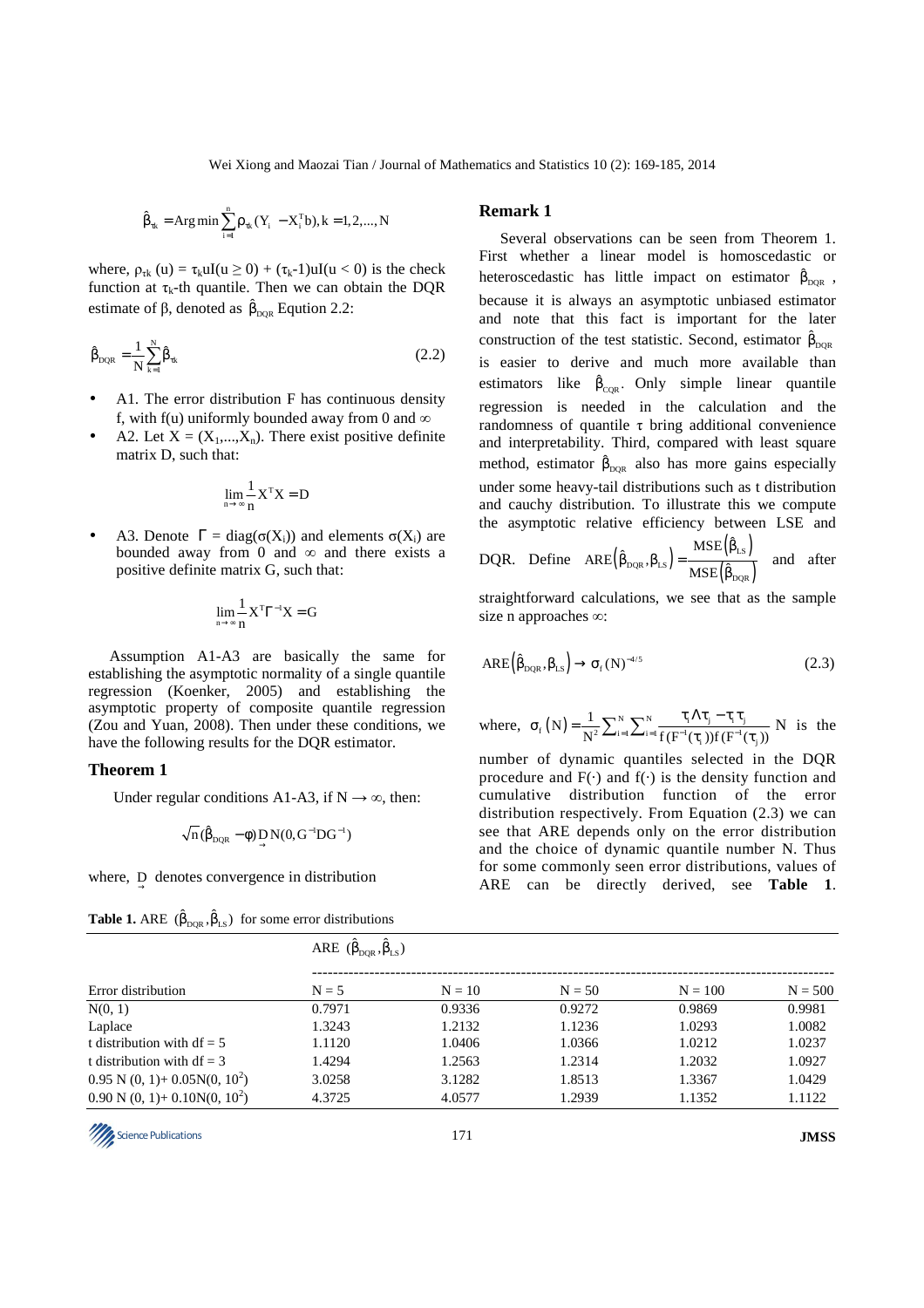Several things can be observed from **Table 1**. First, for normal distribution LSE is expected to have the best performance, while ARE  $(\hat{\beta}_{DQR}, \hat{\beta}_{LS})$  is very close to 1 as N becomes larger. Second for all the non-normal distributions listed in **Table 1**, DQR estimator can have higher efficiency especially when N is small. Finally, when N is large such as  $N = 100$ , 500, all the ARE values are very close to 1, that is to say generally DQR estimator can have more gains compared with LSE estimator.

# **3. DETECTING TOOL**

A standard assumption in regression analysis is the homogeneity of error variances. Whereas it is usually proved to be incorrect when confronted with reality. In this section, we would like to effectively detect heteroscedasticity of a linear model, then a new robust diagnostic tool is developed for it based on DQR method proposed before.

For model (1.1), the simple hypothesis is the homogeneity, that is:

$$
H_0: \sigma(x) = C
$$

where, C is a constant. Without loss of generality, we can let  $C = 1$ . Thus under  $H_0$ , model (1.1) reduces to the iid case Equation 3.1:

$$
Y_i = X_i^{\mathrm{T}} \beta + \varepsilon_i, i = 1, 2, ..., n \tag{3.1}
$$

Now in quantile regression framework, given a quantile τ<sub>k</sub>, coefficient β in (3.1) can be estimated by solving (Zou and Yuan, 2008):

$$
\left(\hat{c}_{\alpha k}, \hat{\beta}_{\alpha k}^{QR}\right) = \operatorname{Arg} \min_{c, \beta} \sum_{i=1}^{n} \rho_{\alpha k} (Y_i - c - X_i^T \beta)
$$

And  $\hat{\beta}_{\tau k}^{QR}$  is an unbiased estimator of  $\beta$ , for under mild conditions (Koenker, 2005):

$$
\sqrt{n} \, (\hat{\beta}_{\tau k}^{\text{QR}} - \beta) \mathop{\!\text{D}}_{\rightarrow} N \bigg( 0, \frac{\tau_{k} (1 - \tau_{k})}{f^{2} (c_{\tau k})} D^{-1} \bigg)
$$

where, D is the positive definite matrix defined in condition A2.

In terms of the DQR estimate of  $\beta$  in model (3.1),  $\hat{\beta}_{DQR}$ , it is also unbiased and have a smaller variance compared with the QR estimator, due to the mechanism of DQR estimation procedure and we can obtain under  $H_0$ :

$$
\sqrt{n} \, (\hat{\beta}_{DQR} - \beta) \mathop{D}_{\rightarrow} N(0, D^{-1})
$$



#### **Remark 2**

 The above result is a special case of Theorem 1. For the iid case (homoscedasticity), the diagonal matrix  $\Gamma$  in condition A3 turns into an identity matrix. Thus by a simple substitution, the above asymptotic normality can be established.

Now consider any fixed quantile  $\tau_k$ ,  $0 < \tau_k < 1$ , then estimator  $\hat{\beta}_{\alpha}^{QR}$  is unbiased provided that the errors have common variances, however this does not necessarily hold when heteroscedasticity exists. But in either case, estimator  $\hat{\beta}_{\text{DOR}}$  remains unbiased. Thus due to the nice properties of DQR estimators, tests of the hypothesis  $H_0$ can be established based on the statistic:

$$
T_{n}(\tau) = \frac{n}{\omega^{2}(\tau) + 2v(\tau) + 1} (\hat{\beta}_{\tau}^{QR} - \hat{\beta}_{DQR})^{T} D(\hat{\beta}_{\tau}^{QR} - \hat{\beta}_{DQR})
$$
 (3.2)

where,  $\tau \in (0, 1)$  is any fixed quantile, D is a positive definite matrix defined in condition A2,  $\omega^2(\tau) = \tau$  (1- $\tau$ )/ $f^2(F^{-1}(\tau))$ ,  $v(\tau) = \int_0^{\tau} F^{-1}(t) dt / f(F^{-1}(\tau))$ . Note that from Equation (3.2). if no heteroscedasticity exists in a model, statistic T<sub>n</sub>(τ)'s value could be very small for any quantile  $\tau$  $\in$  (0, 1), whereas this value could be considerably large given that the model is of some heteroscedasticity. However, it does not seem to be reasonable for just considering the value of  $T_n(\tau)$  at a certain quantile  $\tau_k$  to measure the discrepancy of two models.Thus to assess the discrepancy of two models more credibly, it is natural to consider a  $T_n(\tau)$ process, which is a global measure over entire distribution and we present Theorem 2 to further investigate the performance of test statistic  $T_n(\tau)$  and  $T_n(\tau)$  process,.

#### **Theorem 2**

Under conditions A1-A3, for any fixed  $t \in$  [∈, 1-∈]:

$$
T_n\left(t\right)\underset{\rightarrow}{D}X_p^2
$$

where,  $\epsilon \in (0, 1/2)$  and p is the dimension of  $\beta$ . Furthermore, for any index set I, I $\subset$ (0, 1), consider a test process  $\{T_n(\tau): \tau \in I\}$ , then under the null hypothesis:

$$
\sup_{\tau\in I} T_{_n}(\tau)\mathop{W}_{\to}\sup_{\tau\in I}Q^2_{_p}(\tau), \text{for}\, \tau\!\in I
$$

where, W denotes weak convergence and  $Q_{n}(t) = ||B_{n}(t)|| / \sqrt{t(1-t)}$  is generally referred to as a Bessel process of order p,  $B_p(t) \sim N(0, t(1-t)I_p)$ , || denotes the normalized Euclidean norm.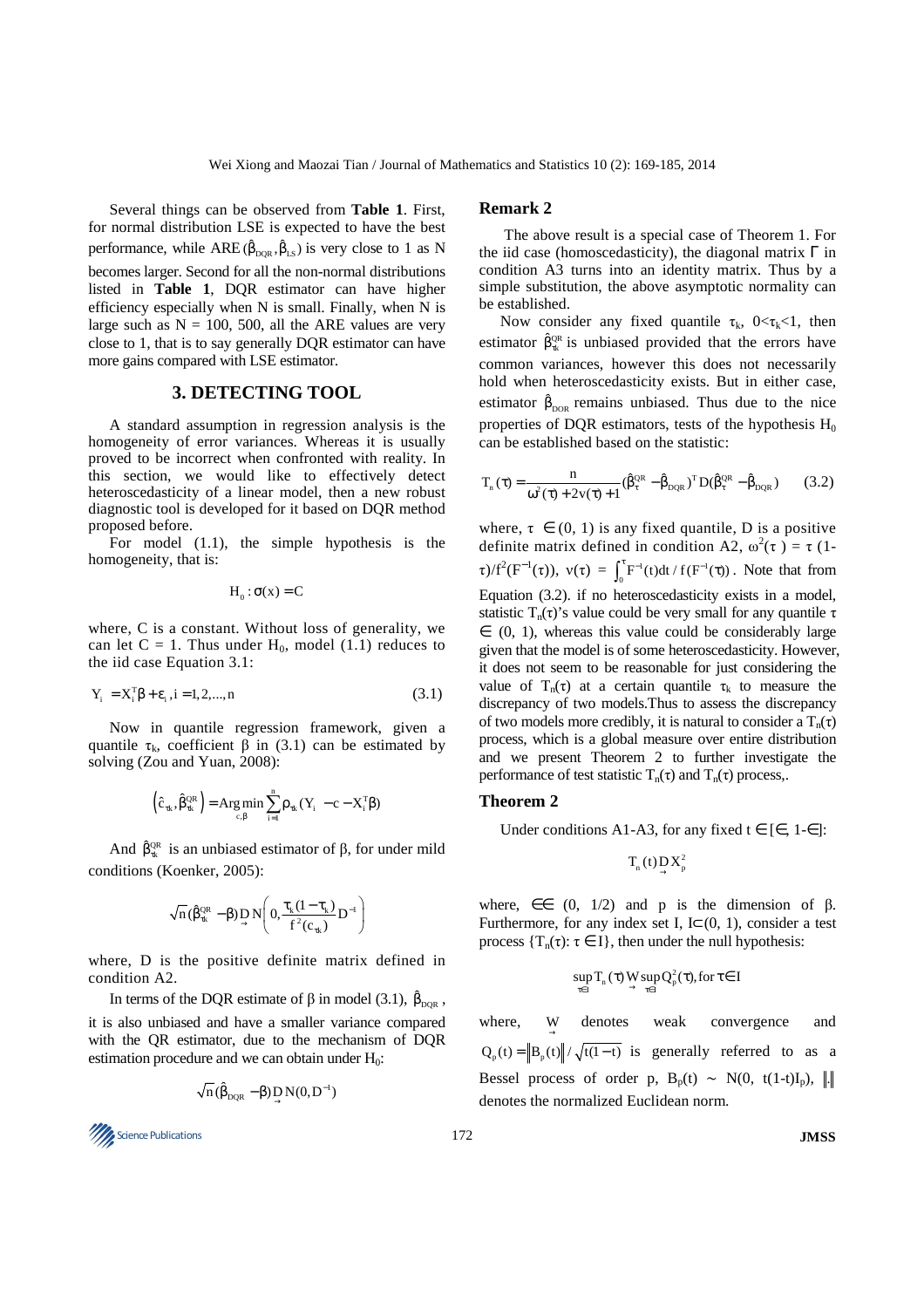**Table 2.** Critical Values for sup  $Q_a^2(t)$ 

| q | $\alpha = 0.01$ | $\alpha = 0.05$ | $\alpha = 0.10$ |
|---|-----------------|-----------------|-----------------|
|   | 13.01           | 9.84            | 8.19            |
|   | 16.44           | 12.93           | 11.20           |
| 4 | 21.54           | 17.56           | 15.62           |

Parameter p is the degrees of freedom, these critical values are used in Monte Carlo simulation of size and power tests in section 4

For any fixed  $t \in (0, 1)$ , we have  $Q_p^2(t)$   $X_p^2$ .

# **Remark 3**

Critical values for sup  $Q_p^2(t)$  have been presented by (De Long, 1981; Andrews, 1993) via simulations. In this study, we just list part of this in **Table 2** for later use of section 4.

Practically, the proposed  $T_n(\tau)$  tests require estimation of  $\omega^2(\tau)$ , which is related with unknown error distribution. In this study, we suggest using a plug-in method, substituting the unknown distribution function with standard normal. That is,  $\omega^2(t)$  can be estimated by  $\hat{\omega}^2(t) = t(1-t)\phi^2(\Phi^{-1}(t))$ ; Likewise estimate of  $v(t)$  can be

obtained via  $\hat{v}(t) = \frac{\Phi^{-1}}{1 + \Phi^{-1}}$  $\hat{v}(t) = \frac{\Phi^{-1}(t/2)}{\phi(\Phi^{-1}(t))} t$ − −  $=\frac{\Phi^{-1}(\Phi)}{\Phi(\Phi)}$ .

#### **4. FURTHER ESTIMATION**

Once the heteroscedasticity of a model is detected, we would like to know how the conditional variance of the response Y varies with covariate X. In this section, we obtain a new efficient estimator of  $\sigma^2(x)$  based on DQR method and we also assumed the two forms of  $\sigma(x)$ , linear and nonparametric.

#### **4.1. Linear form of** σ**(x)**

Assume that the conditional variance  $Var(Y|X)$  has a linear association with covariate X. Then model (1.1) can be rewritten as:

$$
Y = X^T \beta + (X^T \gamma) \epsilon \tag{4.1}
$$

This model has been considered by many statisticians (Koenker and Zhao, 1994; He, 1997; Koenker and Machado, 1999). In quantile regression framework, it is generally assumed that the distribution of error  $\varepsilon$  is known or the  $\tau$  th quantile of ε is 0. In this part two cases are considered. First we would like to investigate the case when distribution of error  $\varepsilon$  is known, i.e., F is known; Then we relax the restriction, F is supposed to be unknown and obtain



estimates of the conditional variance function as well as error distribution.

# **4.1.1. F is Known**

If F is known, estimation procedure could be very simple and we propose two methods to estimate unknown coefficients β and γ. For  $\tau \sim U(0, 1)$ , the τ-th conditional quantile of response  $Y_i$  is Equation 4.2:

$$
Q_{\tau}(Y_i | X_i) = X_i^{\mathrm{T}}(\beta + \gamma c_{\tau}) \quad X_i^{\mathrm{T}}b(\tau) \tag{4.2}
$$

where,  $c_{\tau}$   $F^{-1}(\tau)$ 

According to the mechanism of DQR estimation procedure, randomly sampled N quantiles from U(0, 1), denoted as  $\{\tau_i, i = 1, 2, ..., N\}$ , then for the given  $\tau = \tau_k$ ,  $b(\tau_k)$  can be obtained by employing linear quantile regression (Koenker, 2005) Equation 4.3:

$$
\hat{b}(\tau_k) = \operatorname{Arg\,min}_{b} \sum_{i=1}^{n} \rho_{\tau k} (Y_i - X_i^{\mathrm{T}} b), k = 1,...N
$$
\n(4.3)

where,  $\rho_{\tau k}(\cdot)$  is the check function at  $\tau_k$ th quantile. Thus we can construct equations:

$$
\hat{b}(\tau_1) = \beta + \gamma c_{\tau_1} \n\hat{b}(\tau_2) = \beta + \gamma c_{\tau_2} \n... \n\hat{b}(\tau_N) = \beta + \gamma c_{\tau_N}
$$
\n(4.4)

With Equations (4.4), two estimation procedure can be established.

# **4.1.1.1. Direct Solution**

We can see from Equation 4.4,  $\gamma$  can be solved by subtracting two adjacent equations, that is:

$$
\hat{\gamma}_j=\frac{\hat{b}_{(\tau j+1)}-\hat{b}(\tau_j)}{c\tau_{j+1}-c\tau_j},\ j=1,...,N-1\ \ \text{and}\ \ \hat{\gamma}_N=\frac{\hat{b}(\tau_1)-\hat{b}(\tau_N)}{C_{\tau 1}-C_{\tau N}}
$$

Then estimates of β,  $\gamma$  can be obtained by Equation 4.5 and 4.6:

$$
\hat{\gamma} = \frac{1}{N} \sum_{j=1}^{N} \hat{\gamma}_j
$$
\n(4.5)

$$
\hat{\beta} = \frac{1}{N} \sum_{j=1}^{N} \left( \hat{b}(\tau_j) - \hat{\gamma} c_{\tau_j} \right)
$$
\n(4.6)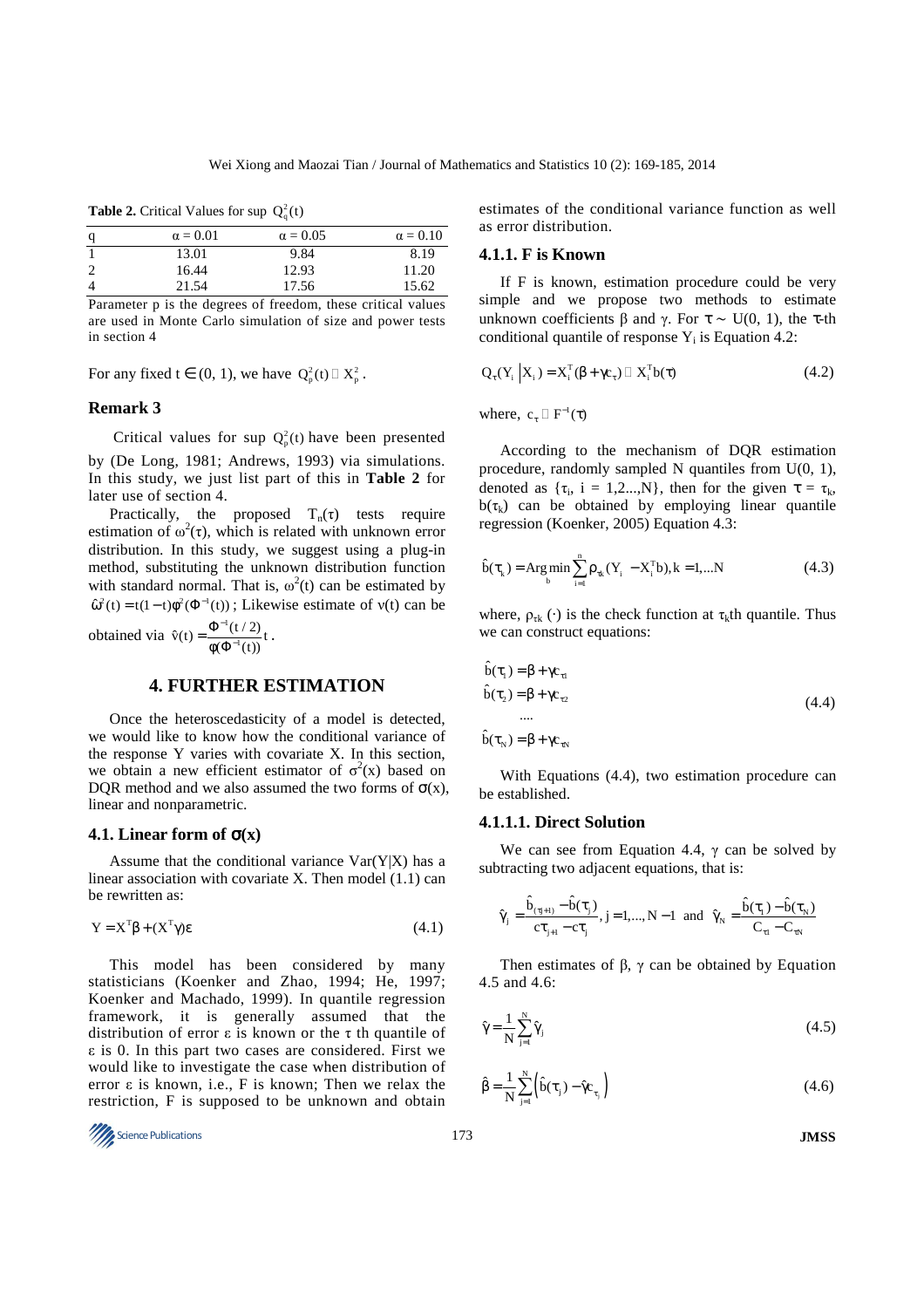#### **4.1.1.2. Regression Analysis**

Equations (4.3) are actually regression equations, thus to obtain the estimated results of β and γ, classical linear regression methods can be employed. To illustrate this, first we present some notations.

Denote  $\gamma = (\gamma_1, ..., \gamma_p)^T$ ,  $\gamma_s = \gamma/(\gamma^T \gamma)$ , the standardized version of  $\gamma$ , then ct can be represented as  $c_{\tau} = b^{T}$ (τ)γ<sub>s</sub>-β<sup>T</sup> γ<sub>s</sub>.

Thus a simple linear regression model can be established Equation 4.7:

$$
c_{\tau i} = \hat{b}^{T}(\tau_{i})\gamma_{s} - \beta^{T}\gamma_{s} + e_{i}, i = 1, 2, ....N
$$
\n(4.7)

where,  $e_i$  is the error, assumed to be normally distributed with N(0,  $\sigma^2$ ) and  $\sigma$  is some constant, need not to be known. Equivalently, let  $C_{\tau} = (c_{\tau 1},...,c_{\tau N})^T$ ,  $B_{\tau}^{T} = (b(\tau_1),...,b(\tau N))$  is a p×N matrix,  $B_0 = (\beta^{T} \gamma_s)$ .  $(1,1,...,1)^T$  is a N×1 vector and  $e = (e_1,...,e_N)^T$ , then (4.7) becomes:

$$
\mathbf{C}_{\tau} = \hat{\mathbf{B}}_{\tau\gamma s} - \mathbf{B}_{0} + \mathbf{e}
$$

Then  $\beta$  and  $\gamma_s$  can be estimated by classical least square techniques:

# **Remark 4**

It is regular to suppose that the error e is normally distributed, due to the key information of model having been extracted; and  ${c_{\pi}}_{i=1}^{N}$  in (4.4) is supposed to be known owing to the assumption of F is known.

# **4.1.2. F is Unknown**

Generally, the error distribution F is unknown. In this situation, β, γ and even error density  $f_{\epsilon}$  can be estimated based on DQR method. We would give in details and the basic idea of this estimation procedure is Equation 2.1.

For linear model (4.1), Equation 4.2 still holds when distribution F is unknown, while this time  $c_{\tau}$  is unknown. Since  $\tau \sim U(0, 1)$ , then we have:

$$
E_{\tau}[b(\tau)] = \beta, Var_{\tau}[b(\tau)] = \gamma \gamma^{T}
$$

Randomly sampled N quantiles from uniform distribution on  $(0, 1)$ , denoted as  $\{\tau_k: k = 1, 2, ..., N\}$ , {  $\hat{b}$  ( $\tau_k$ ):  $k = 1, 2, ..., N$ } can be estimated via Equation 4.3. Let  $\Sigma_B = \text{Var}_{\tau}$  (b( $\tau$ )). Thus we can obtain estimates of  $\beta$ and  $\Sigma_B$  through Equation 4.8 and 4.9:

$$
174
$$
 **1005 1005 1005 1005 1006 1006 1006 1007 1008 1008**

$$
\hat{\beta}_{\text{DQR}} = \frac{1}{N} \sum_{k=1}^{N} \hat{b}(\tau_k)
$$
\n(4.8)

$$
\hat{\Sigma}_{DQR} = \frac{1}{N} \sum_{k=1}^{N} (\hat{b}(\tau_k) - \hat{\beta}_{DQR})(\hat{b}(\tau_k) - \hat{\beta}_{DQR})^{T}
$$
(4.9)

And  $\hat{\gamma}$  can be obtained via  $\hat{\Sigma}_{\rm B}$ . Furthermore, we can get  $\{\hat{c}_{\tau k} : k = 1, ..., N\}$ :

$$
\hat{c}_{\tau k}^2 = \frac{(\hat{b}(\tau_k) - \hat{\beta})^T (\hat{b}(\tau_k) - \hat{\beta})}{tr(\hat{\Sigma}_B)}
$$

where,  $tr(\cdot)$  denotes the trace of a matrix. As  $c_{\tau}$  and  $\varepsilon$  are samely distributed, thus by kernel density estimators, with the sample  $\{\hat{c}_{\tau k} : k = 1, ..., N\}$ , density  $f_{\epsilon}$  can be estimated:

$$
\hat{f}_{\epsilon}(u) = \frac{1}{Nh} \sum_{k=1}^{N} K\left(\frac{u - \hat{c}_{\tau k}}{h}\right)
$$

where,  $K(\cdot)$  is a kernel function and h is the smoothing bandwidth.

#### **4.2. Nonparametric**

For model (1.1), the conditional variance function  $\sigma^2(x)$  is usually unknown, thus in this section we would like to develop a nonparametric DQR method to obtain the estimate of  $\sigma^2(x)$ . Throughout this study, local linear regression techniques (Fan, 1993; Fan and Gijbels, 1996; Yu and Jones, 1998) are employed for nonparametric function.

Note that  $\tau \sim U(0, 1)$ , then the  $\tau$  th conditional quantile of model (1.1) is:

$$
Q_{\tau}(Y_i | X_i) = X_i^{\text{T}} \beta + \sigma(X_i) c_{\tau}
$$

And it is also a random variable. Moreover, let  $\mathbf{r}_i = \mathbf{Y}_i - \mathbf{X}_i^T \boldsymbol{\beta}$ , thus the  $\boldsymbol{\tau}$ th conditional quantile of  $\mathbf{r}_i^2$  is:

$$
Q_{\tau}(r_i^2|X_i) = \sigma^2(X_i)c_{\tau}^2
$$

Consider expectations of both the two random variables  $Q_{\tau}(Y_i|X_i)$  and  $Q_{\tau}(r_i^2|X_i)$ , then we have:

$$
E_{\tau}[Q_{\tau}(Y_i | X_i)] = X_i^{\tau} \beta, E_{\tau}[Q_{\tau}(r_i^2 | X_i)] = \sigma^2(X_i)
$$

In local linear regression, consider estimating the value of  $\sigma^2(x)$  at  $x_0$ ,  $\sigma^2(x)$  can be approximated locally by a linear function  $\sigma^2(x) \approx \sigma^2(x_0) + \sigma^2(x_0)(x-x_0)$  in the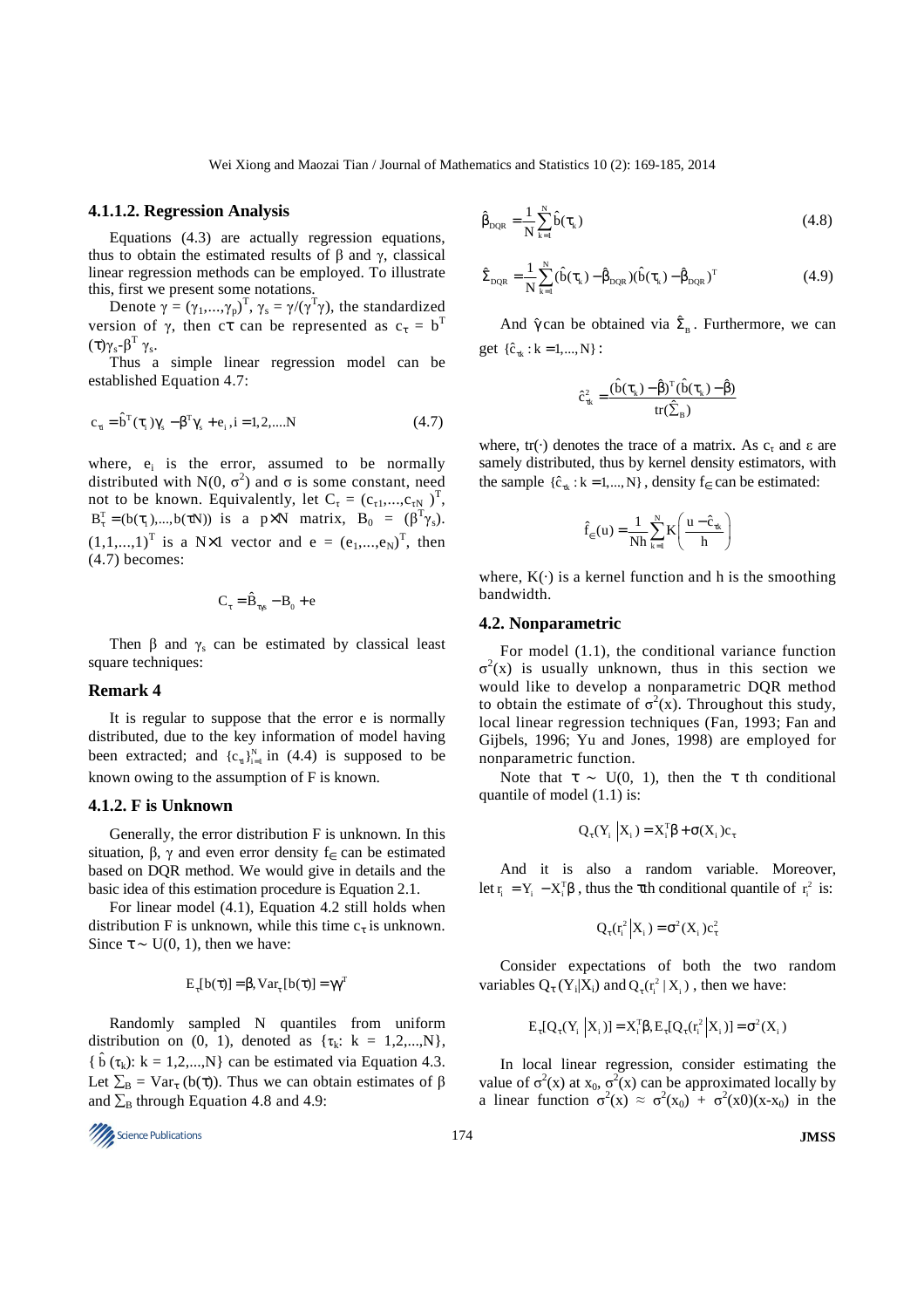neighborhood of  $x_0$ , where  $\sigma^2(x)$  is the derivative of  $\sigma^2(x)$ . Thus estimation procedure can be conducted by the following three steps.

#### **Step I: Estimate β**

Based on the idea of DQR,  $\beta$  can be estimated by Equation 4.10:

$$
\hat{\beta}_{DQR} = \frac{1}{N} \sum_{k=1}^{N} \hat{\beta}_{k}
$$
\n(4.10)

where,  $\hat{\beta}_k$  Argmin<sub> $\beta$ </sub>  $\Sigma_i$   $\rho_{\tau k}$  (Y<sub>i</sub>  $-X_i^T\beta$ ), k = 1,2..., N, { $\tau_k$ }<sub>k=1</sub> are N dynamic quantiles randomly sampled from U(0, 1).

# **Step II: Obtain**  $\hat{\sigma}^2(x)$  via local linear DQR

The residuals are  $\hat{r}_i = Y_i - X_i^T \hat{\beta}_{DQR}, 1, 2..., n$ . By local linear quantile regression,  $\{(\sigma_k^2(x_0), \dot{\sigma}_k^2(x_0)) : k = 1,..., N\}$  can be obtained by solving the following equation:

$$
\begin{aligned} &(\hat{\sigma}_k^2(x_0),\hat{\sigma}_k^2(x_0))\\ &=\underset{\alpha_i,\alpha_2}{\arg\min}\sum_{i=1}^n\rho_{\tau_k}(\hat{r}_i^2-\alpha_i-\alpha_2(X_i-x_0))K\left(\frac{X_i-x_0}{h_1}\right),k=1,...N\end{aligned}
$$

where,  $K(\cdot)$  is the kernel function and  $h_1$  is a smoothing bandwidth. Then we have equation 4.11:

$$
\hat{\sigma}_{DQR}^{2}(x_{0}) = \frac{1}{N} \sum_{k=1}^{N} \hat{\sigma}_{k}^{2}(x_{0}), \hat{\hat{\sigma}}_{DOR}^{2}(x_{0}) = \frac{1}{N} \sum_{k=1}^{N} \sigma_{k}^{2}(x_{0})
$$
(4.11)

# **Step III: Estimate error distribution f**<sup>ε</sup>

 $\{\hat{c}_{\tau k} : k = 1, ..., N\}$  can be obtained by employing quantile regression Equation 4.12:

$$
\hat{c}_{k} = \operatorname{Arg\,min}_{c} \sum_{i=1}^{N} \rho_{\tau_{k}}(\hat{r}_{i} - \hat{\sigma}(X_{i})c) k = 1,..., N \tag{4.12}
$$

Then use kernel density estimators, we can obtain  $\hat{f}_{\varepsilon}$  as follows Equation 4.13:

$$
\hat{f}_{\varepsilon}(u) = \frac{1}{Nh_2} \sum_{k=1}^{N} K\left(\frac{u - \hat{c}_{\tau k}}{h_2}\right)
$$
\n(4.13)

where,  $h_2$  is a bandwidth.

#### **Remark 5**

Compared with the DQR method, we have a little improvement on the estimation of  $\{\hat{c}_{\tau k}\}_{k=1}^{N}$ . Estimation

Science Publications 175 **JMSS** 

can be proceeded directly via (4.12) without bandwidth selection and local approximation, which make it greatly simplified and in our estimation procedure only two bandwidths  $h_1$  and  $h_2$  need to be selected. There are many effective methods existing to select a kernel density estimator bandwidth  $h_2$ , such as plug-in method (Silverman), cross-validation (Hardle). Throughout this study, we apply the rule of thumb bandwidth, that is  $h_2 = 1.06$  min  $\{\hat{\sigma}, R / 1.34\}$ n<sup>-1/5</sup> where σ is standard deviation and R is the interquantile range. To select bandwidth  $h_1$ , we use the automatic bandwidth selection considered in Xiong *et al*. (2012), for different quantiles  ${\{\tau_{k}\}}_{k=1}^{N},$ the optimal bandwidth k  $h_{\tau_k}^{\text{opt}} = l(\tau_k)h_{LS}$  where  $l(p) = {2p(1-p)}/{(\phi(-(\tau_k))^2)}$  $(\Phi^{-1}(p))^2$ <sup>1/5</sup>,  $\phi(\cdot), \Phi$  (·) denotes the density and cumulative distribution function respectively and  $h_{LS}$ can be selected by some sophisticated methods. For the choice of dynamic quantile number N in each estimation procedure, we choose  $N = 100$  or  $N = 500$  as suggested in Xiong *et al*. (2012).

#### **4.3. Asymptotic Distribution**

Denote  $p(\cdot)$  as the marginal density of X. Let  $f(\cdot)$  and  $F(\cdot)$  be the density and cumulative distribution function of error ε. The kernel function K(·) is symmetric with a bounded support and denote:

$$
\mu_2(K) = \int u^2 K(u) du, R(K) = \int K^2(u) du
$$

Then we have the following theorems.

#### **Theorem 3**

Suppose that  $\sigma(x)$  has a linear form,  $\sigma(x) = x^T \gamma$ , the error distribution F is unknown and suppose that the regular conditions are satisfied, then as  $N \rightarrow \infty$ :

$$
\begin{aligned} &\sqrt{n}\,(\hat{\beta}_{DQR}-\beta)\mathop{D}_{\rightarrow}N(0,\Omega),\\ &\sqrt{N}\{\hat{\Sigma}_{DQR}-\Sigma_{B}-\frac{1}{n}(\theta-1)\Omega\}\mathop{D}_{\rightarrow}N(0,\Sigma_{B}^{2}\lambda^{2}) \end{aligned}
$$

Where:

$$
\Omega = G^{-1}DG^{-1}, \theta = \int F(t)(1 - F(t))dt, \lambda^2 = E(\epsilon^2 - 1)^2, \epsilon
$$
  
 
$$
F \text{ and } \epsilon = (Y - X^T \beta) / X^T \lambda
$$

#### **Theorem 4**

Suppose that  $\sigma(x)$  is unknown,  $x_0$  is an interior point of support of  $p(\cdot)$ . Error distribution F is unknown, then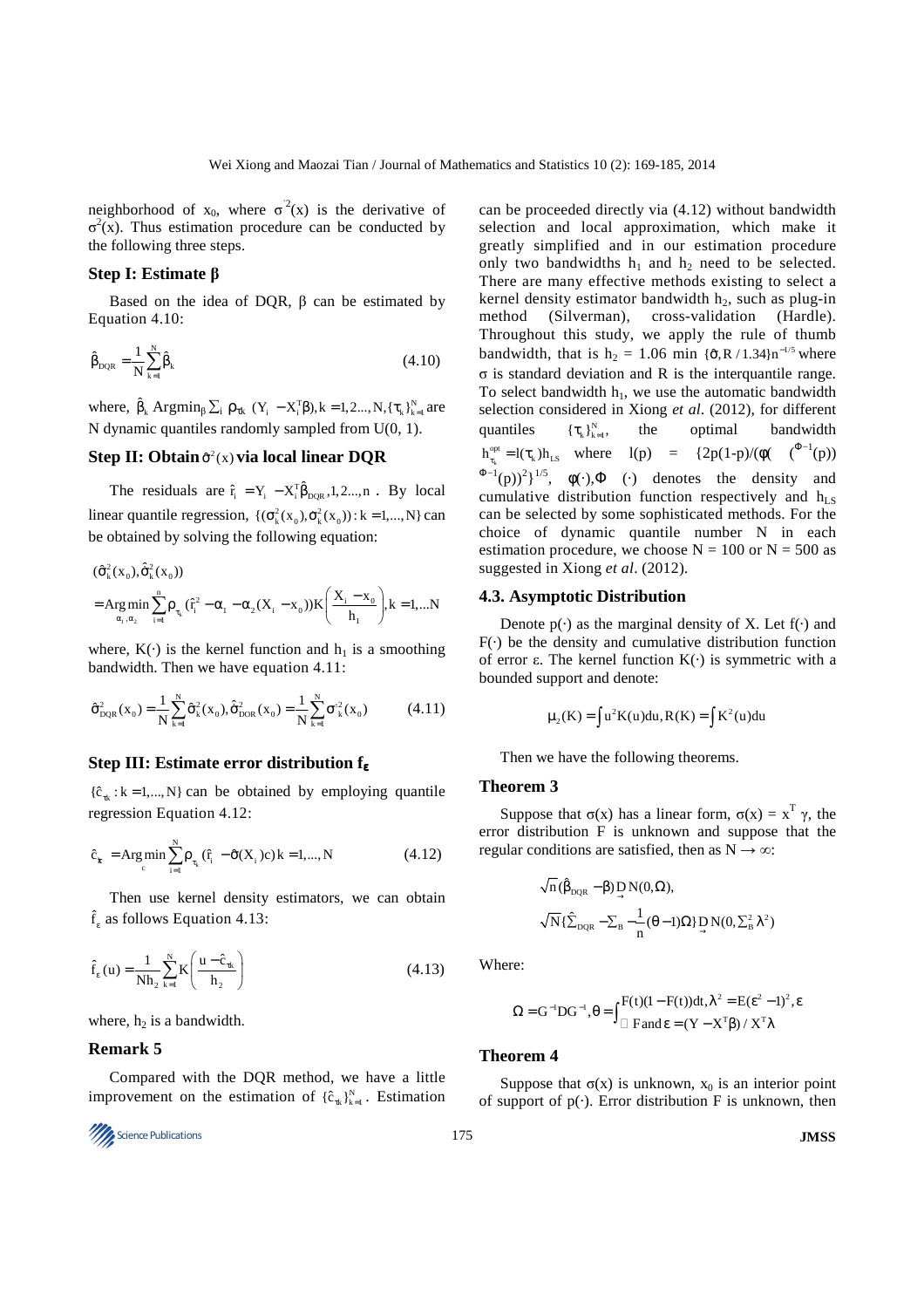under the regular conditions given in appendix, if  $h_1 \rightarrow$  $0, N \rightarrow \infty$ , nh<sub>1</sub>  $\rightarrow \infty$ , then:

$$
\begin{aligned}\n\sqrt{n}(\hat{\beta}_{DQR}-\beta)\mathop{D}_{\rightarrow}N(0,G^{-1}DG^{-1}),\\ \n\sqrt{n h_1} \{\hat{\sigma}_{DQR}^2(x_0)-\sigma^2(x_0)\\ \n-\frac{1}{2}\mu_2(K)\vec{\sigma}^2(x_0)h_1^2\mathop{D}_{\rightarrow}N\left(0,\frac{R(K)\sigma^4(x_0)}{p(x_0)}\lambda^2\right)\n\end{aligned}
$$

where,  $\ddot{\sigma}^2(x_0)$  denotes the second derivative of  $\sigma^2(x)$ ,  $\lambda^2 = E(\epsilon^2 - 1)^2$ ,  $\epsilon = (Y - X^T \beta) / \sigma(X)$ .

# **5. ILLUSTRATIVE EXAMPLES**

In this section we continue to explore the behavior of the DQR estimator introduced in the previous section. We first use Monte Carlo simulations to study the performance of test statistic  $T_n(\tau)$  and  $T_n(\tau)$  process under hypothesis  $H_0$  and  $H_1$  and evaluate size and power of  $T_n(\tau)$  at some certain quantiles for several dynamic quantile numbers. Then to assess the finite sample performance of the estimation procedures proposed, two different heteroscedastic models are considered respectively in example 2 and example 3. Throughout this section, Gaussian kernel is applied, i.e.,  $K(u) = {1 \over \sqrt{2\pi}} exp\left(-{1 \over 2}u^2\right)$  $= \frac{1}{\sqrt{2\pi}} \exp\left(-\frac{1}{2}u^2\right)$  and we adopt the bandwidth

selection scheme specified in Remark 5.

# **5.1. Example 1-Performance of Test Statistic Tn(**τ**)**

In the first example, we would like to investigate the performance of  $T_n(\tau)$  defined in section 3. We generate two data each come from model  $H_0$  and  $H_1$ Equation 5.1:

$$
H_0: Y = 3X + \varepsilon, \leftrightarrow H_1: Y = 3X + (X + X^2)\varepsilon
$$
\n(5.1)

With  $X \sim U(0, 1)$ ,  $\varepsilon \sim N(0, 1)$  and the sample size n  $= 200$ . In order to examine and compare the behavior of  $T_n(\tau)$  process, choose the dynamic quantile number N = 10, 100, 500 respectively. First we would like to investigate the performance of the test statistic  $T_n(\tau)$  at certain quantiles for different dynamic quantile numbers N, we calculate the type one error rate and power based on the hypothesis H<sub>0</sub> and H<sub>1</sub> at  $\tau = 0.1, 0.25, 0.5, 0.75$ , 0.9. To obtain more accurate results, 500 simulations are conducted. Results are reported in **Table 3**.

From **Table 3**, it is clear that the sizes of the tests vary with dynamic quantile number N. For small N, such as  $N = 10$ , the tests are oversized; For large N,  $N = 500$ , the tests are almost undersized; and for moderate N,  $N =$ 100. These tests seem to perform better and it seems that to perform a satisfied test which can control the type one error rate, we can establish certain relationships between sample size n and dynamic quantile number N. We would investigate it further in the following. In addition, in terms of the power of the tests, something interesting would be found. For  $\tau = 0.5$ , the power is almost 0 in different situations. Thus the alternative hypothesis is more difficult to discern. For all  $\tau \neq 0.5$ , the power is almost 1 under each cases especially when N is large, thus we can say the test tool is effective and of a success at  $\tau \neq 0.5$ . In fact it is accessible that the behavior of  $T_n(\tau)$  at  $\tau = 0.5$  is poor, because under H<sub>1</sub> the linear conditional quantile function is  $Q_{1/2}(Y|X) =$  $X^T \beta$  due to  $Q_{1/2}(\epsilon) = 0$ , thus the heteroscedastic function has no impact on  $Q_{1/2}(Y|X)$  and test statistic  $T_n(\tau)$  would behave similar under both hypotheses. Consequently, for some practical analysis if the prescribed quantile  $\tau_k$  is not appropriate, then tests based on  $Tn(\tau k)$  may be difficult to distinguish. Then we suggest a more effective, safe and robust diagnostic tool  $T_n(\tau)$  process, which measures the discrepancy over the entire distribution of τ.

In order to explore the effects sample size n had made on the tests, we consider sample size  $n = 50$ ,  $n =$ 500 for model (5.1) respectively. Specially, we would like to give a rule to choose appropriate N in real analysis based on this.

Several features of **Table 4 and 5** merit attention. First, for small sample size  $n = 50$ , the sizes of the tests are smaller, while the power is very poor, that is the alternative is obviously more difficult to discern with small sample size; Second, the tests are a clear success at  $n = 500$ , where they have power near 1 in virtually all cases; Third, with larger N, the tests perform equally good under different sample sizes. Especially, compared with **Table 4** and **5** something interesting could be found. If we want to perform a good test which can control the type I error rate and also obtain a relatively large power, then N should be chosen of equal size with sample size n. For this, we consider a deviance  $D_i = \left| T_n^{i+1}(\tau) - T_n^i(\tau) \right|, i = 1,2,...,$  where i represents the number of dynamic quantile employed in  $T_n(\tau)$ process. If  $D_i$  is sufficiently small, such as  $D_i$  <  $\epsilon$ , for  $\epsilon \in (0, 1)$ . Then we choose N = i for the test  $T_n(\tau)$ . This criterion also supports our inference, that is, in real analysis N and n could be of equal size.

To investigate the behavior of  $T_n(\tau)$  process under model  $(5.1)$  with  $n = 200$ , plots are depicted in **Fig. 1**.

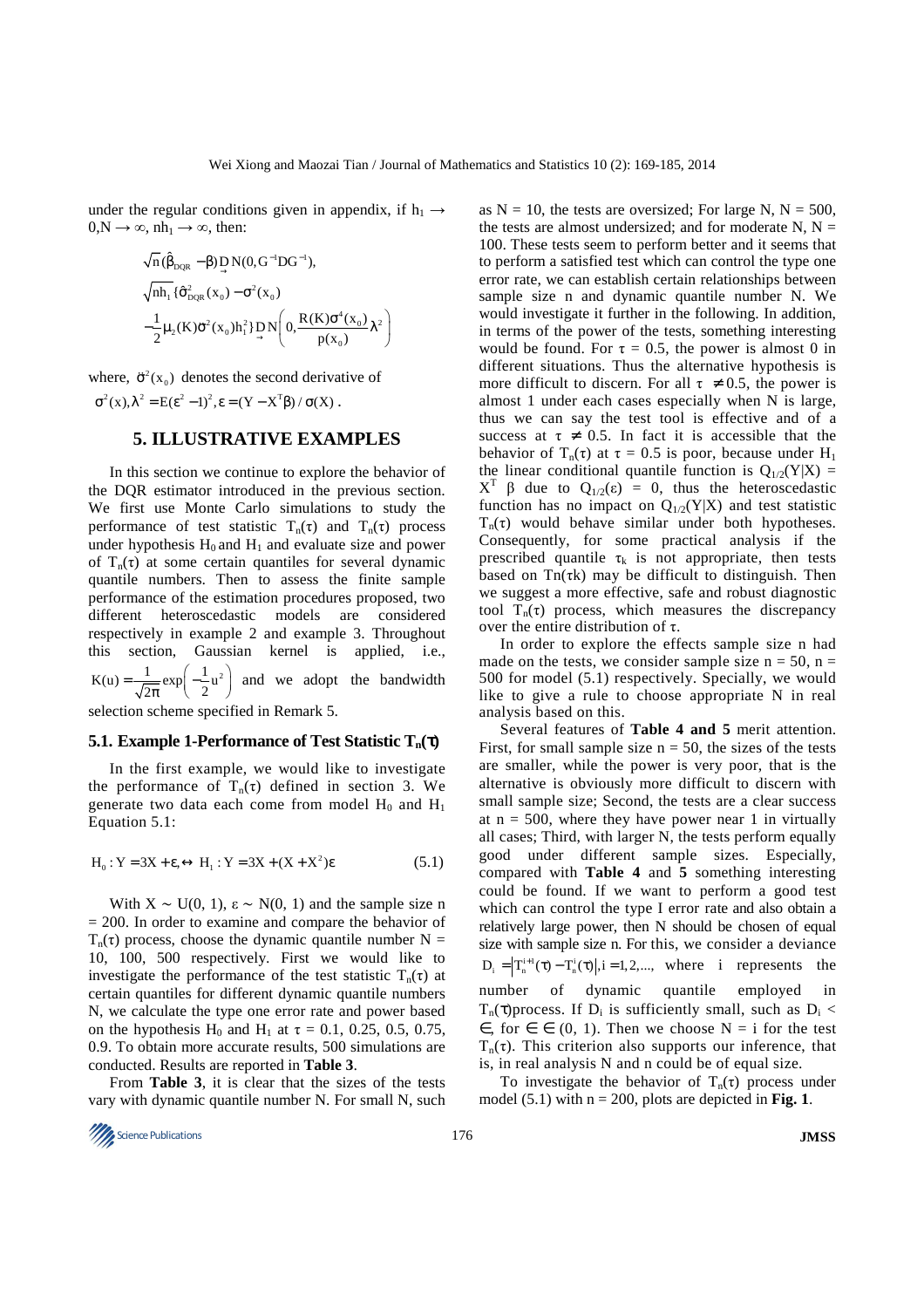The  $T_n(\tau)$  processes depicted in **Fig. 1** indicate a highly significant departure from the null hypothesis over the entire range of τ, whatever dynamic quantile number N is. When N is large, the results are more stable. For model H<sub>0</sub>, we would expect that the T<sub>n</sub>(τ) process to be nearly 0 over the entire range of  $\tau \in [\epsilon, 1-\epsilon]$ ∈] and behave like the square of a normalized Brownian bridge process, this expectation is borne out for large dynamic quantile number N. Likewise we would like to find the  $T_n(\tau)$  process under H<sub>1</sub> model is significantly different from 0 and it is also consistent with the figure plotted. Then we can say that the  $T_n(\tau)$  process test statistic is a more diagnostic tool.

Moreover behaviors of test statistic  $T_n(\tau)$  under other non-normal distributions may be of more concerned. Thus we would like to present the performance of  $T_n(\tau)$  under

model H<sub>0</sub> when ε follows Laplace and t<sub>3</sub> distribution respectively and results are plotted in **Fig. 2**.

The  $T_n(\tau)$  processes in **Fig. 2** indicate a highly departure from null hypothesis over the entire range of  $\tau$  for both nonnormal distributions. Besides, with the increase of N, the  $T_n(\tau)$  processes are more stable under both hypotheses.

# **5.2. Example 2-Linear Model, Under Different Errors**

It is of interest to examine the property of our proposed DQR methods under different errors. In this example, we consider a totally linear case, that is  $\sigma(x)$ has a linear form. For this we generated 400 data sets, each consisting of  $n = 200$  observations, coming from:

# $Y = 2X + (0.3X)\varepsilon$

**Table 3.** Sizes and power of  $T_n(\tau)$  tests,  $n = 200$ 

|               | $\cdots$  | Type I error rate |       |       | Power size |       |       |
|---------------|-----------|-------------------|-------|-------|------------|-------|-------|
|               |           | 0.1               | 0.05  | 0.01  | 0.1        | 0.05  | 0.01  |
| $\tau = 0.1$  | $N = 10$  | 0.294             | 0.266 | 0.248 | 0.950      | 0.940 | 0.902 |
|               | $N = 100$ | 0.106             | 0.068 | 0.025 | 1.000      | 0.998 | 1.000 |
|               | $N = 500$ | 0.058             | 0.044 | 0.008 | 1.000      | 1.000 | 1.000 |
| $\tau = 0.25$ | $N = 10$  | 0.336             | 0.202 | 0.031 | 0.740      | 0.690 | 0.646 |
|               | $N = 100$ | 0.102             | 0.062 | 0.024 | 0.956      | 0.900 | 0.812 |
|               | $N = 500$ | 0.044             | 0.026 | 0.004 | 0.994      | 0.958 | 0.850 |
| $\tau = 0.5$  | $N = 10$  | 0.292             | 0.234 | 0.033 | 0.200      | 0.156 | 0.086 |
|               | $N = 100$ | 0.096             | 0.048 | 0.014 | 0.002      | 0.000 | 0.000 |
|               | $N = 500$ | 0.050             | 0.024 | 0.006 | 0.000      | 0.000 | 0.000 |
| $\tau = 0.75$ | $N = 10$  | 0.318             | 0.224 | 0.033 | 0.738      | 0.712 | 0.640 |
|               | $N = 100$ | 0.098             | 0.062 | 0.022 | 0.952      | 0.930 | 0.800 |
|               | $N = 500$ | 0.054             | 0.026 | 0.006 | 0.996      | 0.978 | 0.838 |
| $\tau = 0.9$  | $N = 10$  | 0.330             | 0.316 | 0.198 | 0.952      | 0.930 | 0.914 |
|               | $N = 100$ | 0.104             | 0.066 | 0.016 | 1.000      | 1.000 | 0.998 |
|               | $N = 500$ | 0.046             | 0.024 | 0.015 | 1.000      | 1.000 | 1.000 |

The table is based on 500 replications per cell. For the size and power, each cell reports the proportion of rejections of the designated test at the designated level of significance

#### **Table 4.** Sizes and power of  $T_n(\tau)$  tests,  $n = 50$

|               |           | Type I error rate |       |       | Power size |       |       |
|---------------|-----------|-------------------|-------|-------|------------|-------|-------|
|               |           | 0.1               | 0.05  | 0.01  | 0.1        | 0.05  | 0.01  |
| $\tau = 0.1$  | $N = 10$  | 0.144             | 0.138 | 0.094 | 0.548      | 0.478 | 0.336 |
|               | $N = 100$ | 0.070             | 0.038 | 0.012 | 0.630      | 0.492 | 0.274 |
|               | $N = 500$ | 0.052             | 0.040 | 0.006 | 0.660      | 0.470 | 0.252 |
| $\tau = 0.25$ | $N = 10$  | 0.156             | 0.122 | 0.076 | 0.258      | 0.192 | 0.136 |
|               | $N = 100$ | 0.052             | 0.034 | 0.008 | 0.344      | 0.078 | 0.044 |
|               | $N = 500$ | 0.052             | 0.032 | 0.008 | 0.333      | 0.088 | 0.026 |
| $\tau = 0.5$  | $N = 10$  | 0.128             | 0.108 | 0.080 | 0.010      | 0.010 | 0.010 |
|               | $N = 100$ | 0.062             | 0.024 | 0.006 | 0.000      | 0.000 | 0.000 |
|               | $N = 500$ | 0.032             | 0.020 | 0.006 | 0.000      | 0.000 | 0.000 |
| $\tau = 0.75$ | $N = 10$  | 0.128             | 0.118 | 0.066 | 0.258      | 0.212 | 0.126 |
|               | $N = 100$ | 0.054             | 0.040 | 0.010 | 0.315      | 0.096 | 0.036 |
|               | $N = 500$ | 0.032             | 0.016 | 0.010 | 0.342      | 0.088 | 0.018 |
| $\tau = 0.9$  | $N = 10$  | 0.136             | 0.038 | 0.080 | 0.562      | 0.494 | 0.334 |
|               | $N = 100$ | 0.054             | 0.040 | 0.014 | 0.638      | 0.468 | 0.030 |
|               | $N = 500$ | 0.054             | 0.022 | 0.012 | 0.616      | 0.508 | 0.268 |

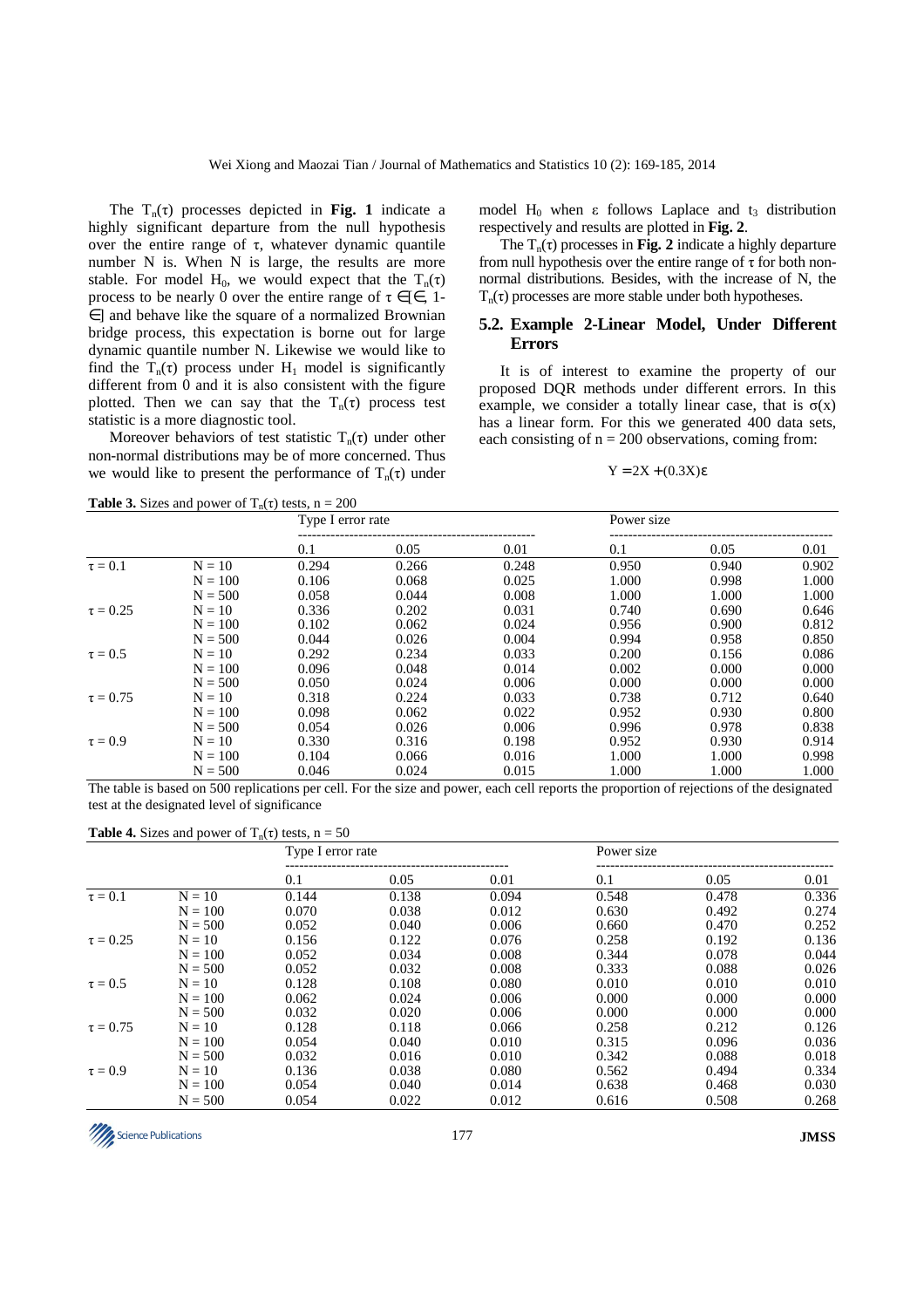|               |           | $\mathbf{u} \cdot \mathbf{v}$<br>Type I error rate |       |       | Power size |       |       |
|---------------|-----------|----------------------------------------------------|-------|-------|------------|-------|-------|
|               |           | 0.1                                                | 0.05  | 0.01  | 0.1        | 0.05  | 0.01  |
| $\tau = 0.1$  | $N = 10$  | 0.482                                              | 0.434 | 0.378 | 0.986      | 0.988 | 0.970 |
|               | $N = 100$ | 0.180                                              | 0.126 | 0.090 | 1.000      | 1.000 | 1.000 |
|               | $N = 500$ | 0.096                                              | 0.040 | 0.008 | 1.000      | 1.000 | 1.000 |
| $\tau = 0.25$ | $N = 10$  | 0.524                                              | 0.428 | 0.392 | 0.872      | 0.870 | 0.814 |
|               | $N = 100$ | 0.172                                              | 0.118 | 0.080 | 1.000      | 1.000 | 0.998 |
|               | $N = 500$ | 0.101                                              | 0.042 | 0.011 | 1.000      | 1.000 | 1.000 |
| $\tau = 0.5$  | $N = 10$  | 0.500                                              | 0.452 | 0.410 | 0.432      | 0.314 | 0.268 |
|               | $N = 100$ | 0.190                                              | 0.108 | 0.074 | 0.008      | 0.006 | 0.000 |
|               | $N = 500$ | 0.074                                              | 0.048 | 0.086 | 0.000      | 0.000 | 0.000 |
| $\tau = 0.75$ | $N = 10$  | 0.464                                              | 0.452 | 0.382 | 0.878      | 0.890 | 0.864 |
|               | $N = 100$ | 0.168                                              | 0.126 | 0.082 | 0.998      | 0.998 | 1.000 |
|               | $N = 500$ | 0.066                                              | 0.051 | 0.096 | 1.000      | 1.000 | 1.000 |
| $\tau = 0.9$  | $N = 10$  | 0.466                                              | 0.402 | 0.332 | 0.992      | 0.986 | 0.970 |
|               | $N = 100$ | 0.182                                              | 0.114 | 0.068 | 1.000      | 1.000 | 1.000 |
|               | $N = 500$ | 0.074                                              | 0.050 | 0.011 | 1.000      | 1.000 | 1.000 |

**Table 5.** Sizes and power of  $T_n(\tau)$  tests,  $n = 500$ 

The table is based on 500 replications per cell. For the size and power, each cell reports the proportion of rejections of the designated test at the designated level of significance



**Fig. 1.** Behavior of test statistic  $T_n(\tau)$  under hypothesis H<sub>0</sub> and H<sub>1</sub> by choosing different dynamic quantile number N = 10, 100, 500

where,  $X \sim U(0, 1)$  and we considered five different error distributions for  $\varepsilon$ : N(0, 1), Laplace, t<sub>3</sub>, t<sub>5</sub>distribution, Cauchy distribution. In the simulation, ε are scaled to have mean 0 and variance 1. For DQR estimator of  $\beta$  and  $\gamma$ , we consider dynamic quantile number  $N = 100$ , 500 respectively, as suggested in Xiong *et al*. (2012).

The mean and standard deviation of both  $\hat{\beta}_{DQR}$  and  $\hat{\gamma}_{\text{DQR}}$  over 400 simulations are summarized in **Table 6**.

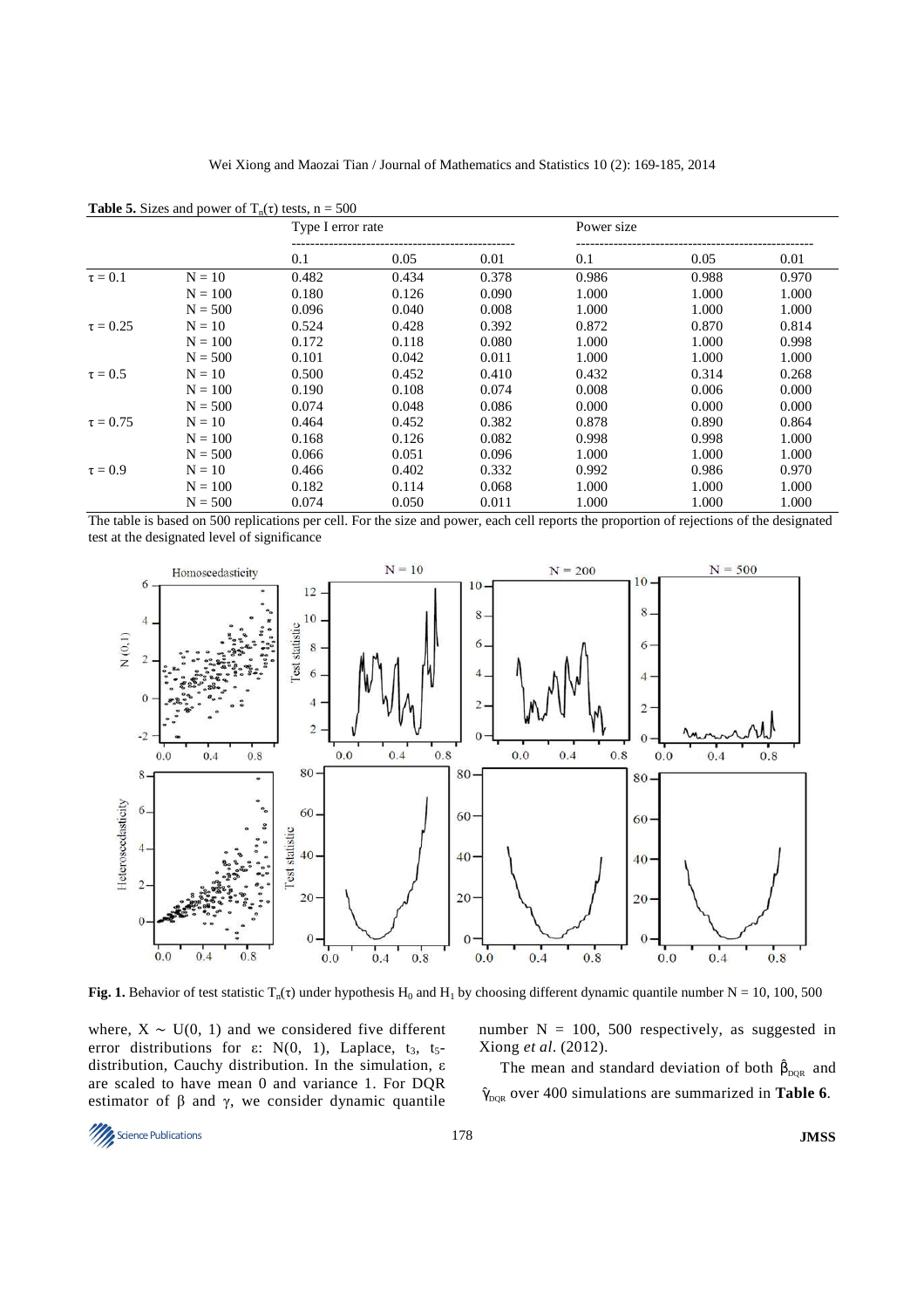

**Fig. 2.** Behavior of test statistic  $T_n(\tau)$  under hypothesis  $H_0$  and  $H_1$  when  $\epsilon$  ~ laplace and t3 respectively. The first two rows depicted the performances of  $T_n(\tau)$  when error follows laplace distribution; the last two rows expressed the results under  $\epsilon \sim t^2$  and the first column presents the scatter plots for each case, the last three columns each represents  $N = 10$ , 100, 500 respectively

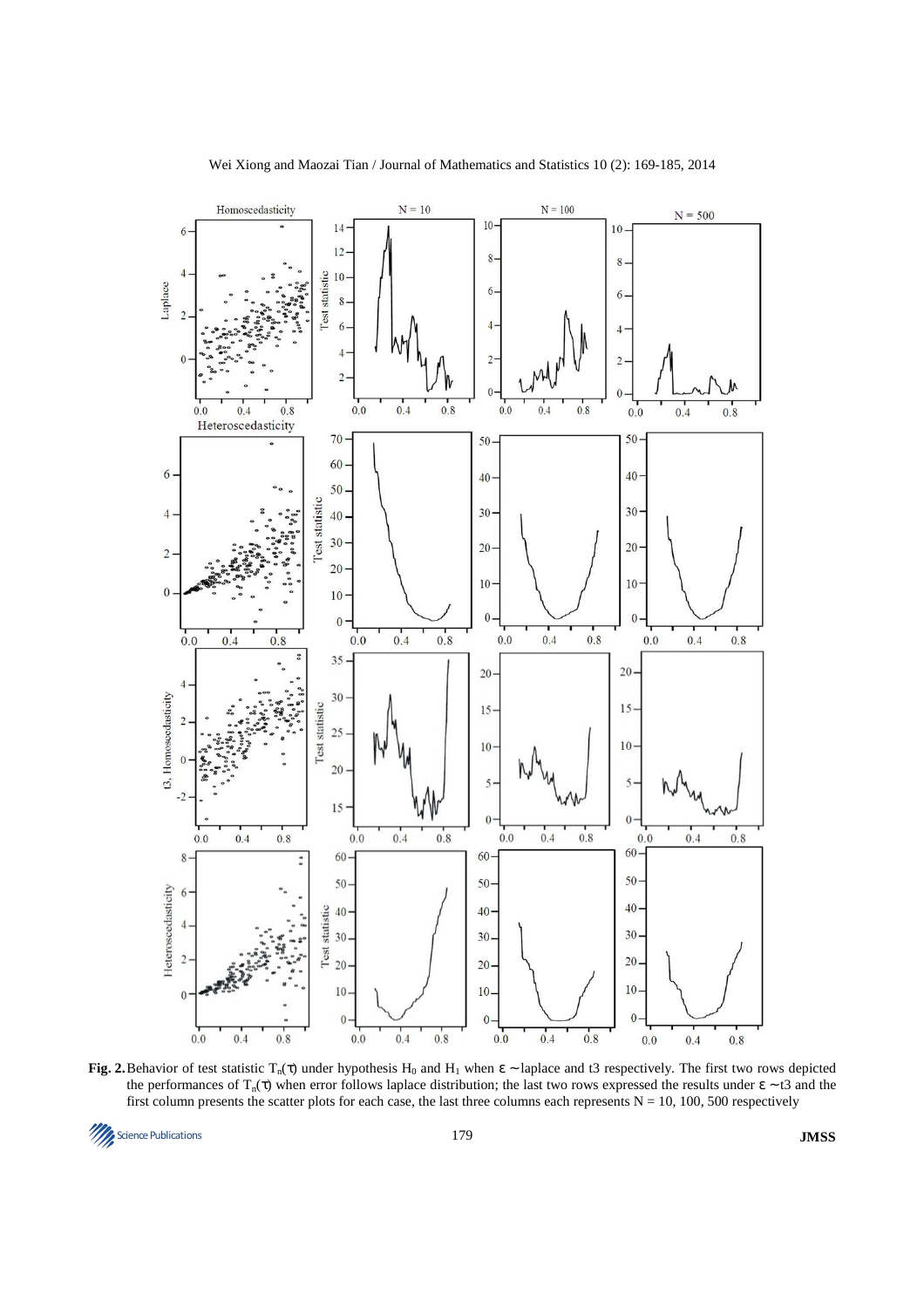|                    |           | $\beta (= 2)$ |        |        |        |
|--------------------|-----------|---------------|--------|--------|--------|
| Error distribution |           | Mean          | Sd     | Mean   | Sd     |
| N(0, 1)            | $N = 100$ | 2.0004        | 0.0327 | 0.2992 | 0.0229 |
|                    | $N = 500$ | 2.0015        | 0.0312 | 0.2988 | 0.0223 |
| Laplace            | $N = 100$ | 1.9979        | 0.0313 | 0.2968 | 0.0332 |
|                    | $N = 500$ | 2.0000        | 0.0178 | 0.3000 | 0.0212 |
| $t_5$              | $N = 100$ | 2.0001        | 0.0311 | 0.2924 | 0.0360 |
|                    | $N = 500$ | 2.0000        | 0.0180 | 0.2982 | 0.0209 |
| $t_3$              | $N = 100$ | 1.9999        | 0.0308 | 0.2910 | 0.0593 |
|                    | $N = 500$ | 2.0006        | 0.0177 | 0.2985 | 0.0316 |
| Cauchy             | $N = 100$ | 2.0041        | 0.0334 | 0.2589 | 0.1693 |
|                    | $N = 500$ | 2.0002        | 0.0176 | 0.2793 | 0.0917 |

**Table 6.** DQR estimates of coefficient β and γ

**Table 6** indicates that DQR estimator can well explore the heteroscedasticity of a model. Whatever the error distribution is, normal or non-normal, the estimated results is very close to the real value and with the quantile number N increases, this inference is obvious. Thus DQR estimator is robust. In addition, it is remarkably mentioning that even if the error follows a Cauchy distribution, DQR estimator can still capture the heteroscedasticity and obtain a good estimate, while it totally breaks down under the Leastsquare regression framework.

#### **5.3. Example 3-Nonparametric Model**

Generally, the conditional variance function  $\sigma^2(x)$ is unknown. In this situation, local linear DQR method can be employed to obtain estimates of heteroscedastic function. To investigate the performance of local linear DQR estimator under nonparametric form, 400 simulation data sets are generated in this example and each consisting of  $n =$ 200 observations, coming from model:

$$
Y = 3X + \frac{1}{4}(2 + \sin(2\pi X)) \in
$$

where, X follows U(0, 1),  $\sigma(x) = (x + \sin(2\pi x))/4$  and we choose  $\in$  follow four different distribution: N(0, 1), Cauchy,  $t_3$ ,  $t_5$  distribution. In this example, we estimate coefficient  $\beta$  and  $\sigma^2(x)$  over [0, 1]. The mean and standard deviation of  $\hat{\beta}_{DQR}$  over 400 simulations are listed in **Table 7**, in which we also present the biases and standard deviation of  $\hat{\sigma}_{DQR}^2(x)$  at  $x = 0.4$ . Likewise we choose dynamic quantile number  $N =$ 100 and 500 for comparisons. The estimated variance function for  $N = 100$ , 500 under three different error distributions:  $N(0, 1)$ , Laplace and  $t_3$  are depicted in

**Fig. 3**, in which we also present the estimated error density by choosing  $N = 500$ .

**Table 7** gives a good illustration of the capacity of DQR method to recover both coefficient β and variance function  $\sigma^2(x)$ , due to the small biases and standard deviations under different error distributions.

#### **5.4. Real Data Analysis**

For the real data, first we would like to detect whether there is certain variability of the data. For this,  $T_n(\tau)$  process which proposed in the previous section is applied. If heteroscedasticity indeed exists, a heteroscedastic model could be built to model this.

In this section, we consider the Engel dataset employed by Koenker and Bassett Jr (1982) to test the heteroscedasticity. This dataset consists of 235 observations on household income and food expenditure for Belgian working class households. We use  $T_n(\tau)$  process to detect whether there is variation in the data. Results are showed in **Fig. 4**.

**Fig. 4** indicates a significant heteroscedasticity of the data. Then a linear model could be built to model the variation of data.

$$
Y = X^T \beta + \sigma(X) \in
$$

For the estimate of unknown coefficient β, we adopt two methods to make a comparison, classical least square method and newly dynamic quantile regression method. We choose  $N = 500$  in DQR. Then we could obtain  $\hat{\beta}_{DQR} = 0.630$ ,  $\hat{\beta}_{LS} = 0.485$ . The fitted linear regression model are plotted in **Fig. 5**.

From **Fig. 5**, it is evident that there exists an outlier in the data and the fitted linear model obtained by LS is highly depend on the outlier; whereas the result of DQR is more robust, it is of little impact on it.

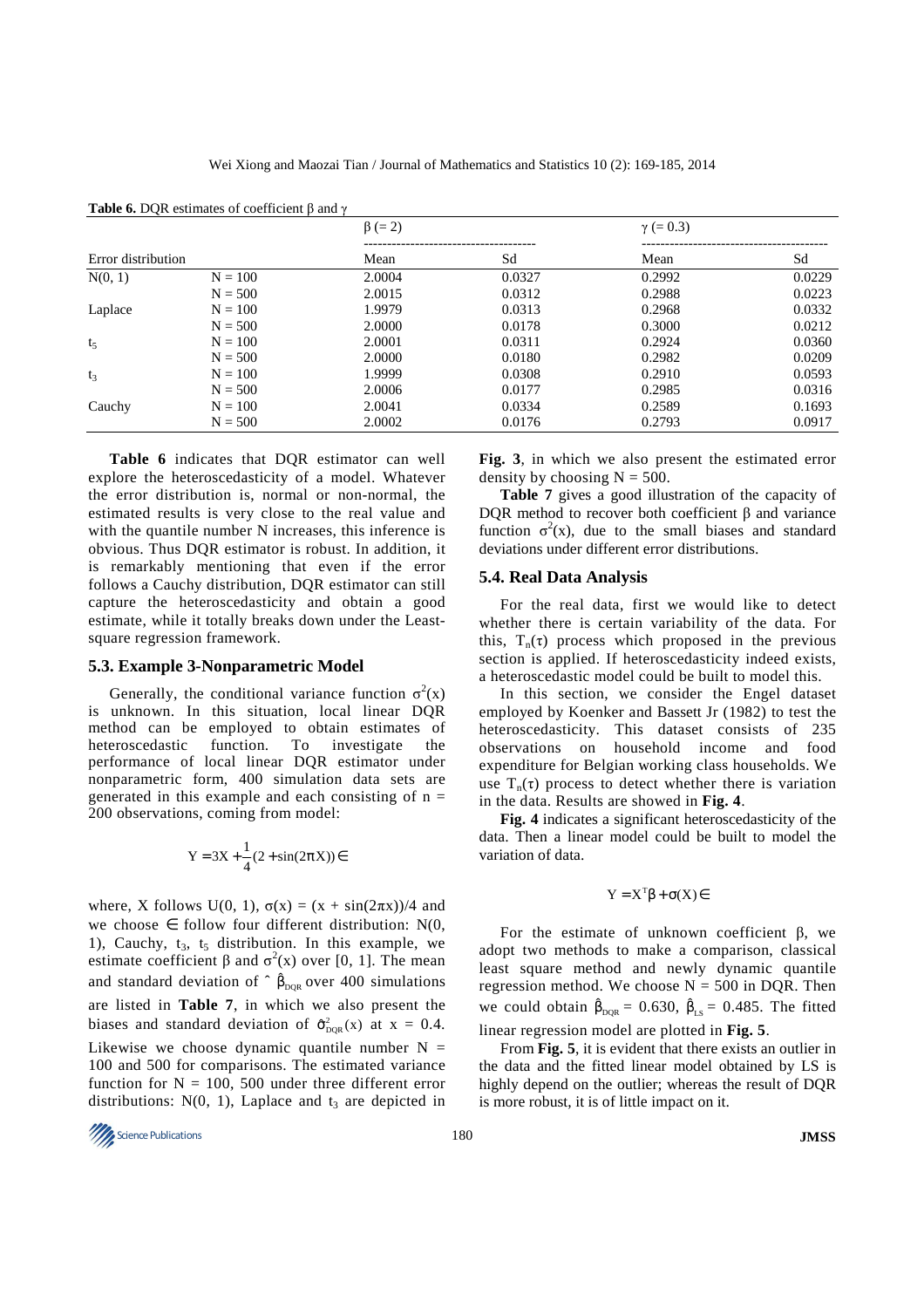**Table 7.** DQR estimates of coefficient  $\beta$  and  $\sigma^2(x)$  at  $x = 0.4$ 



**Fig. 3.** Estimated results via local linear DQR method of Example 3. Three cases of error distribution are displayed in the figure. Each row represents the normal distribution, laplace and  $t_3$  separately and dynamic quantile number  $N = 100$ , 500 for estimating the variance function  $\sigma^2(x)$  are applied; For kernel error density estimators N is chosen to be N = 500; dash line --denotes the estimated value and solid line -represents the real

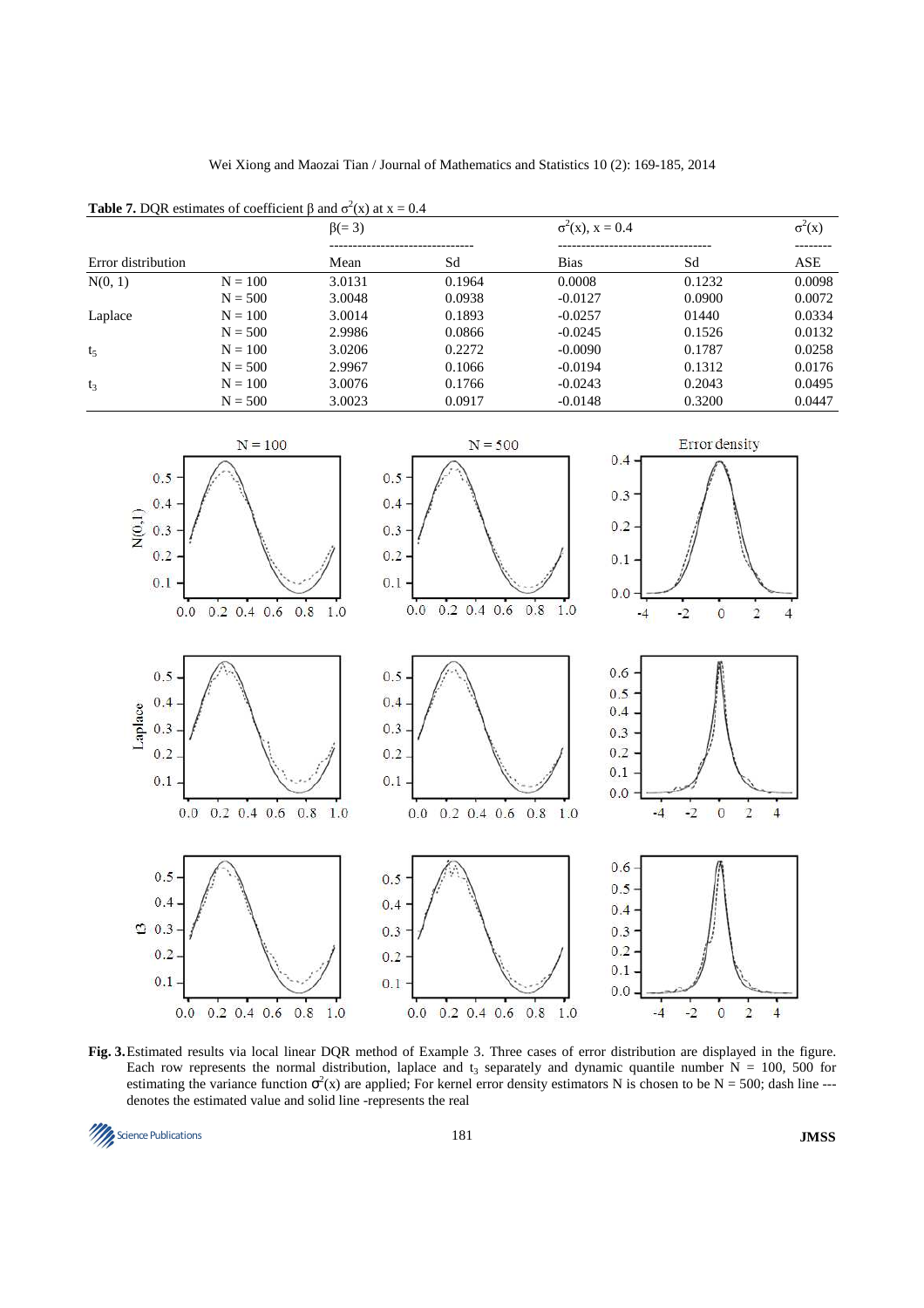

**Fig. 4.** Results of  $T_n(\tau)$  for Engel Data. The dynamic quantile number  $N = 100$  and 500 are chosen to make a comparison



**Fig. 5.** Fitting a linear model via DQR and LS

# **6. CONCLUSION**

In this study, we mainly consider the heteroscedastic model. To make a better data analysis, we first propose a robust method-Dynamic Quantile Regression (DQR) to give an efficient esimation. Then we develop a diagnostic tool which can effectively detect the heteroscedasticity of the datasets based on the hybrid of QR and DQR. To model the heteroscedastic function, two cases are considered, linear form and nonparametric form and for each we present the detailed estimation procedures and establish the asymptotic properties. Extensive Monte Carlo simulations are conducted to examine the finite performance of the proposed procedures. The results show that under various error distributions, DQR estimators outperform LS estimators and the  $Tn(\tau)$  process could be a good alternative when detecting the heteroscedasticity. In addition, plots of Tn( $\tau$ ) process give us a clear and direct awareness of the behavior of this statistic at different quantile points. The size and power of the test statisitc under different sample sizes also demonstrate the efficiency of the proposed methods. In empirical analysis, we apply the proposed DQR method as well as the  $Tn(\tau)$  process to analyze the Engel dataset and we find that our methods could both effectively examine the heteroscedasticity and efficiently estimate the model compared with LS method.

Actually, the research can be extended to more general models with high dimensional covarites—the current hot issues. Furthermore, to avoid the so-called "curse of dimensionality", we can apply the proposed method to semiparametric models which have more flexibility and interpretation. Further to explore the hidden structure and involve the dynamic feature, varying coefficient model can also be considered.

# **7. ACKNOWLEDGEMENT**

The work was partially supported by National Natural Science Foundation of China (No.11271368), Beijing Philosophy and Social Science Foundation Grant (No.12JGB051), Project of Ministry of Education supported by the Specialized Research Fund for the Doctoral Program of Higher Education of China (Grant No. 20130004110007), The Key Program of National Philosophy and Social Science Foundation Grant (No. 13AZD064), Fundamental Research Funds for the Central Universities and the Research Funds of Renmin University of China (No.10XNK025) and China Statistical Research Project (No. 2011LZ031).

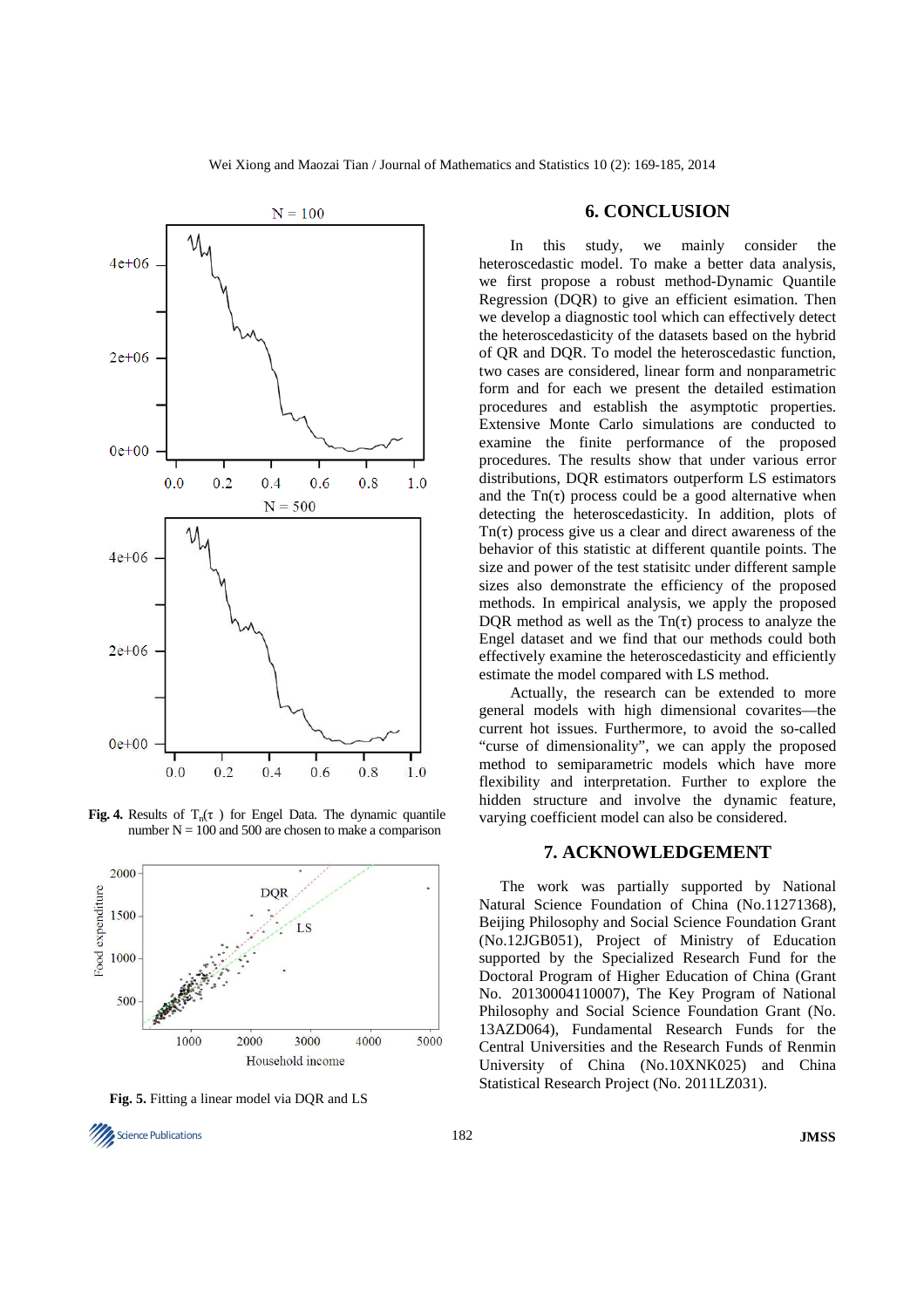Wei Xiong and Maozai Tian / Journal of Mathematics and Statistics 10 (2): 169-185, 2014

# **8. APPENDIX**

Proof of Theorem 1 is included in proof of Theorem 3. See proof of Theorem 1, please refer to proof of Theorem 3 given in below.

### **Lemma 1.**

For any fixed quantile  $\tau_k \in (0, 1)$ , let  $\omega_{ij} = (\tau_i \wedge \tau_j - \tau_i)$  $\tau_i \tau_j$ )/(f(F<sup>1</sup>( $\tau_i$ ))f(F<sup>-1</sup>( $\tau_j$ ))),  $\tau \sim U(0, 1)$ , then as  $N \to \infty$ :

$$
\frac{1}{N}\sum_{j=1}^N \omega_{k\,j} \underset{\rightarrow}{a.s}\, v(k)
$$

where, as Denotes convergence almost surely,

 $v_k = -\int_0^{\tau_k} F^{-1}(t) dt / f(F^{-1}(\tau_k))$  and F is a distribution function such that, for any random variable  $X \sim F$ , E(X)  $= 0$  and  $Var(X) = 1$ .

# **Proof**

As  $\tau \sim U(0, 1)$  and  $N \to \infty$ , then  $\omega_{kj}^N \omega_{kj} a_s E_\tau(\omega_k)$  $\frac{1}{N} \sum_{j=1}^{N} \omega_{kj} a_{j} s E_{\tau}(\omega_{k\tau})$  according to law of large numbers. Then we have:

$$
E_{\tau}(\omega_{k\tau}) = E_{u} \left( \frac{\tau_{k} \Lambda_{u} - \tau_{k} u}{f(F^{-1}(\tau_{k})) f(F^{-1}(u))} \right),
$$
  
\n
$$
= \int_{0}^{\tau_{k}} \frac{u - \tau_{k} u}{f(F^{-1}(\tau_{k})) f(F^{-1}(u))} du + \int_{\tau_{k}}^{1} \frac{\tau_{k} - \tau_{k} u}{f(F^{-1}(\tau_{k})) f(F^{-1}(u))}
$$
  
\n
$$
= (1 - \tau_{k}) \int_{-\infty}^{\tau_{(k)}} F(u) du + \tau_{k} \int_{F^{-1}(\tau_{k})}^{\infty} F(u) du = 1 + II
$$

By change of variables. Define  $G(s) = \int_{-\infty}^{s} F(t) dt$  and with  $G(\infty) = 0$ , then we have:

$$
G(s) = \int_{-\infty}^{s} (s - x) f(x) dx = sF(s) - k_1(s)
$$

where,  $k_1(s) = \int_{-\infty}^{s} xf(x)dx$ . Let  $s = F^{-1}(\tau_k)$ , then:

$$
I + II = \frac{G(s) - S\tau_k}{f(s)} = -\frac{k_1(s)}{f(s)} = -\frac{\int_{-\infty}^{s} s f(x) dx}{f(s)} = -\frac{\int_{0}^{\tau_k F^{-1}(t) dt}}{f(F^{-1}(\tau_k))} = v_k
$$

Especially, it is worth mentioning here that the term  $k_{\text{II}}-1$  $\int_0^{\tau_k} F^{-1}(t) dt$  can be approximated by  $F^{-1}(\tau_k/2)\tau_k$ .

This completes the proof.



#### **Proof of Theorem 2**

Under 
$$
H_0
$$
, we have  
\n $\sqrt{n}(\hat{\beta}_{\alpha}^{QR} - \hat{\beta}_{DQR}) \underset{\rightarrow}{D} N(0, (\omega^2(\tau_k) + 2v(\tau_k) + 1)D^{-1}).$ 

Consequently, for any fixed constant  $t \in (0,1)T_n(t)DX^2$  with degrees of freedom is p, the dimension of coefficient β.

In addition, for the proof of test process  $\{T_n(\tau), \tau \in$ I}, we let  $\beta(\tau)=\beta_{\tau}^{QR} - \beta_{DQR}$ ,  $\eta^2(\tau) = \omega^2(\tau) + 2v(\tau) + 1$ , then  $T_n(\tau)$  can be represented as  $T_n(\tau) = n\beta(\tau)D\beta(\tau)/\eta^2(\tau)$  and interpret  $\delta$  as  $\delta = \sqrt{n(b-\phi)/n(\tau)}$  for some choice of b, then according to Lemma 3.1 of GJKP and under conditions A1-A3, we have for any fixed  $C > 0$ :

$$
\sup\{\left|\mathcal{T}_n\left(\delta,\tau\right]:\left\|\delta\right\|\leq C\sqrt{\log\log n},\tau\in I\}\to 0
$$

And with a variant of Theorem 1 of GJ, we can obtain the following equation:

$$
\hat{\delta}_n(\tau) = \sqrt{n} \left( \hat{\beta}_n(\tau) - \beta(\tau) \right) / \eta(\tau) = D_{\text{gn}}^{-1} + \text{op}(1) \tag{7.1}
$$

where,

 $g_n = n^{-1/2} \sum_{i} x_i \psi_\tau(u_i(\tau))$ ,  $u_i(\tau) = \varepsilon_i - F^{-1}(\tau)$ ,  $\psi_\tau(u) = \tau - I(u < 0)$ . Where this representation of equation (7.1) holds uniformly on interval I. Thus  $\hat{\delta}_n \underset{\rightarrow}{W} D^{-1/2} B_p$ . So we have  $T_n(\tau) W Q_p^2(\tau)$  for  $\tau \in I$  uniformly holds. That completes the proof of Theorem 2.

#### **Proof of Theorem 3**

For model:

$$
Y = X^T \beta + (X^T \gamma) \epsilon
$$

The  $\tau_k$ th conditional quantile function  $Q_{\tau k}(Y|X) = X^{T}(\beta + \gamma c_{\tau k})$   $X^{T}b(\tau_{k})$ . Then:

$$
\hat{b}(\tau_{k}) = \operatorname{Arg\,min}_{\beta} \sum_{i=1}^{n} \rho_{\tau k}(Y_{i} - X_{i}^{T}\beta)
$$

According to GJ representation, for  $\tau \in I \subset (0, 1)$ , the following expression:

$$
\sqrt{n}\left(\hat{b}(\tau)-b(\tau)\right)=\frac{1}{f(c_{\tau})}G^{-1}g_{n}(\tau)+op(1)
$$

Uniformly holds, where  $g_n(\tau) = \sqrt{n} \sum x_i \psi_\tau (\varepsilon - c_\tau)$ ,  $\psi_\tau(u) =$ τ-I(u<0),  $G = \frac{1}{n} X^T \Gamma X$  and  $\Gamma = \text{diag}(\sigma_i)$ . Thus by simple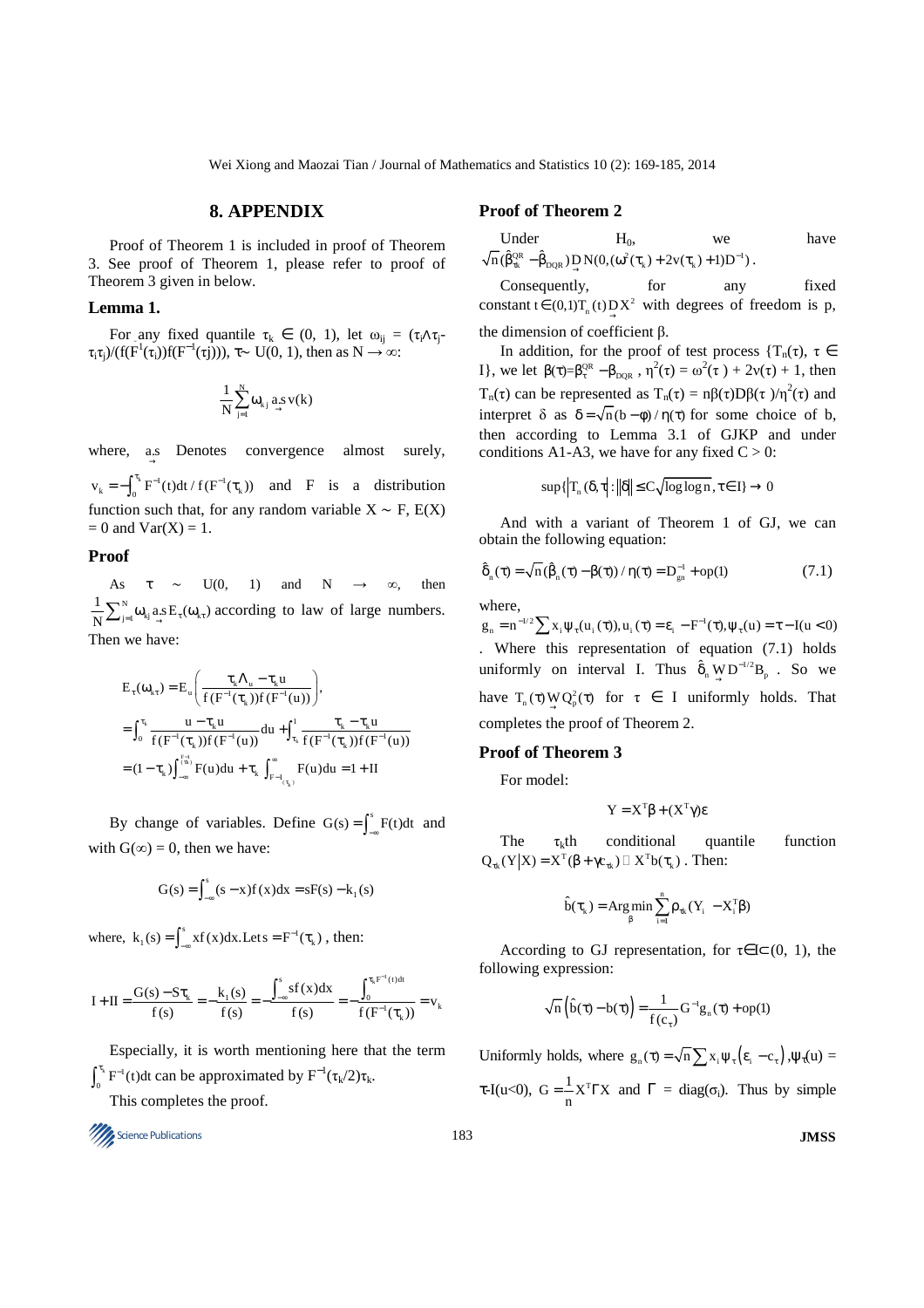calculation,  $E(\hat{b}(\tau_k)) = b(\tau_k)$  since  $E(g_n(\tau)) = 0$  and  $Var(\hat{b}(\tau_k)) = \frac{1}{n} \omega^2(\tau_k) G^{-1}DG^{-1} = \frac{1}{n} \omega^2(\tau_k) \Omega$  Then we have:

$$
\sqrt{n}\left\{\{\hat{b}(\tau_{_k})\!-\!b(\tau_{_k})\}\right.\!\rightarrow\! N(0,\omega^2(\tau_{_k})\Omega)
$$

Thus:

 $N$ ,  $1 N$  1 N  $E(\hat{\beta}_{DQR})E = \left(\frac{1}{N}k = 1\sum_{k=1}^{N} \hat{b}(\tau_{k})\right) = \frac{1}{N}\sum_{k=1}^{N} b(\tau_{k}) = \beta + \frac{1}{N}\sum_{k=1}^{N} c_{\tau_{k}}$ as  $N \to \infty$ , we have  $\frac{1}{N} \sum_{k=1}^{N} c_{rk} P_{\to}^{0} \frac{1}{N} \sum_{k=1}^{N} c_{rk}^2 P_{\to}^{1}$ . Then  $E(\hat{\beta}_{\text{DOR}}) = \beta + o_n(1/N)$ .

$$
Var(\hat{\beta}_{DQR}) = Var\left(\frac{1}{N}\sum_{k=1}^{N}\hat{b}(\tau_k)\right) = \frac{1}{N^2}\sum_{i=1}^{N}\sum_{i=1}^{N}Cov(\hat{b}(\tau_i), \hat{b}(\tau_j))
$$

$$
= \left(\frac{1}{N}\sum_{i=1}^{N}\sum_{i=1}^{N}\omega_{ij}\right)\left(\frac{1}{n}G^{-1}DG^{-1}\right) = \frac{1}{n}\left(\frac{1}{N^2}\sum_{i=1}^{N}\sum_{j=1}^{N}\omega_{ij}\right)\Omega
$$

As with  $N \to \infty$ , the term  $\frac{1}{N^2} \sum_{i=1}^{N} \sum_{j=1}^{N} \omega_{ij}$  $\frac{1}{N^2} \sum_{i=1}^{N} \sum_{j=1}^{N} \omega_{ij} \rightarrow 1$ . Thus,

Var  $(\hat{\beta}_{DQR}) = \frac{1}{n} \Omega + o_p(1/N^2)$ .

Then the first equation in Theorem 3:

$$
\sqrt{n} \, (\hat{\beta}_{DQR} - \beta) \mathop{D}_{\rightarrow} N(0, \Omega)
$$

Holds now we proceed to prove the second expression:

$$
\hat{\Sigma}_{\text{DQR}} = \frac{1}{N} \sum_{k=1}^{N} (\hat{b}(\tau_k) - \hat{\beta}_{\text{DQR}}) (\hat{b}(\tau_k) - \hat{\beta}_{\text{DQR}})^T
$$

Then:

$$
\begin{aligned} E(\hat{\Sigma}_{\text{DQR}})E=&\Bigg(\frac{1}{N}\sum_{\text{k=1}}^{N}\hat{b}(\tau_{\text{k}})-\hat{\beta}_{\text{DQR}}(\hat{b}(\tau_{\text{k}})-\hat{\beta}_{\text{DQR}})^{T}\Bigg)\\ =&\frac{1}{N}\sum_{\text{k=1}}^{N}E\Big(\hat{b}(\tau_{\text{k}})-E(\hat{\beta}_{\text{DQR}})\Big)\Big(\hat{b}(\tau_{\text{k}})-E(\hat{\beta}_{\text{DQR}})\Big)^{T}+Var(\hat{\beta}_{\text{DQR}})\\ +2E[(\hat{b}(\tau_{\text{k}})-E(\hat{\beta}))^{T}(E(\hat{\beta}_{\text{DQR}})-\hat{\beta}_{\text{DQR}})]\\ =&\frac{1}{N}\sum_{\text{k=1}}^{N}\{I_{\text{k}}+Var(\hat{\beta}_{\text{DQR}})+II_{\text{k}}\} \\ &I_{\text{k}}=E(\hat{b}(\tau_{\text{k}})-E(\hat{\beta}_{\text{DQR}}))(\hat{b}(\tau_{\text{k}})-E(\hat{\beta}_{\text{DQR}}))^{T}E=[(\hat{b}(\tau_{\text{k}})\\ &-\beta)(\hat{b}(\tau_{\text{k}})-\beta)^{T}]\bigg|=\gamma\gamma^{T}c_{\text{rk}}^{2}G^{-1}DG^{-1}=\Sigma_{\text{B}}c_{\text{rk}}^{2}+\frac{1}{n}\omega_{\text{k}}^{2}\Omega\end{aligned}
$$

$$
\begin{aligned} &H_k=2E[(\hat{b}(\tau_k)-E(\hat{b}))^T(E(\hat{\beta}_{DQR})-(\hat{\beta}_{DQR})]=2\{b(\tau_k)\beta^T\\ &-E[(\hat{b}(\tau_k)\hat{\beta}_{DQR}^T)]=2\Sigma_B+2\gamma\beta^T c\tau_k-2E[(\hat{b}(\tau_k)\hat{\beta}_{DQR}^T]\end{aligned}
$$

Where:

$$
\begin{aligned} &E[\hat{b}(\tau_k)\hat{\beta}_{DQR}^T] = E\Bigg(\hat{b}(\tau_k).\frac{1}{N}\sum_{j=1}^N\hat{b}(\tau_k)^T\Bigg)\\ &= \Bigg(\frac{1}{N}\sum_{j=1}^N\omega k_j\Bigg).\frac{1}{n}G^{-1}DG^{-1} + \frac{1}{N}\sum_{j=1}^N b(\tau_k)b^T(\tau_j)\\ &= \frac{1}{N}\Bigg(\frac{1}{N}\sum_{j=1}^N\omega k_j\Bigg)\Omega + \Sigma_B + \beta\gamma^T c\tau_k + o_p(1/N) \end{aligned}
$$

Thus  $II_k = \frac{2}{n} (\frac{1}{N} \sum_j \omega k_j) \Omega + o_p(1/N)$  substitute these expressions into the above equation, we can obtain:

$$
E(\hat{\Sigma}_{DQR}) = \Sigma_B \left(\frac{1}{N} \sum_k c \tau_k^2\right)
$$
  
+ 
$$
\frac{1}{n} \left(\frac{1}{N} \sum_k \omega_k^2\right) \Omega + \frac{1}{n} \Omega - \frac{2}{n} \left(\frac{1}{N} \sum_{k,j} \omega_{k,j}\right) \Omega
$$
  
= 
$$
\Sigma_B = \frac{1}{n} (\theta + 1) \Omega - \frac{2}{\Omega} \Omega + o_p (1/N^2)
$$
  
= 
$$
\Sigma_B = \frac{1}{n} (\theta - 1) \Omega + o_p (1/N^2)
$$

where,  $\frac{1}{N} \sum_{k} \omega_k^2 \to \theta = \int_{\epsilon}^{1-\epsilon} \frac{u(1-u)}{f(F^{-1}(u))} du = \int_{-a}^{a} F(t)(1-F)(t)) dt$ −∈  $\epsilon$  f(F<sup>-1</sup>(ii))<sup>au</sup> J- $\sum_{k} \omega_k^2 \to \theta = \int_{\epsilon}^{1-\epsilon} \frac{u(1-u)}{f(E^{-1}(u))} du = \int_{-a}^{a} F(t) (1-\epsilon) du$ 

and a is a certain constant.

To see the variance of  $\hat{\Sigma}_{\text{DQR}}$  note that  $\tau \sim U(0, 1)$ , thus  $\overline{n}(\hat{b}(\tau)-b(\tau))$   $N(0,\frac{1}{n}\omega^2(\tau)\Omega)$ . For randomly sampled  $\{\tau_k, k = 1,...,N\}$  from uniform distribution,  $\{\hat{b}(\tau_k)\}_{1}^N$  are realizations of random variable  $b(\tau)$ . Then we denote:

$$
m_2 = E_{\tau}[b(\tau) - E_{\tau}(b(\tau))][b(\tau) - E_{\tau}(b(\tau))]^T = \gamma Y^T = \Sigma_B
$$
  
\n
$$
m_4 = E_{\tau}\{[b(\tau) - E_{\tau}(b(\tau))][b(\tau) - E_{\tau}(b(\tau))]^T\}^2 = \Sigma_B^2 E(\epsilon^4)
$$

Then  $m_4 - m_2^2 = \lambda^2 \Sigma_B^2$  where  $\lambda^2 = E(\epsilon^2 - 1)^2$  and according to the variance of sample variance, we have:

$$
V_{ar}(\hat{\Sigma}_{DQR}) = Var \left[ \frac{1}{N} \sum_{k=1}^{N} (\hat{b}(\tau_k) - \hat{\beta}_{DQR}) (\hat{b}(\tau_k) - \hat{\beta}_{DQR})^T \right]
$$
  
= 
$$
\frac{1}{N} (m_4 - m_2^2) + O(N^{-2}) = \frac{1}{N} \lambda^2 \Sigma_B^2 + O(N^{-2})
$$

Thus we completes the proof.